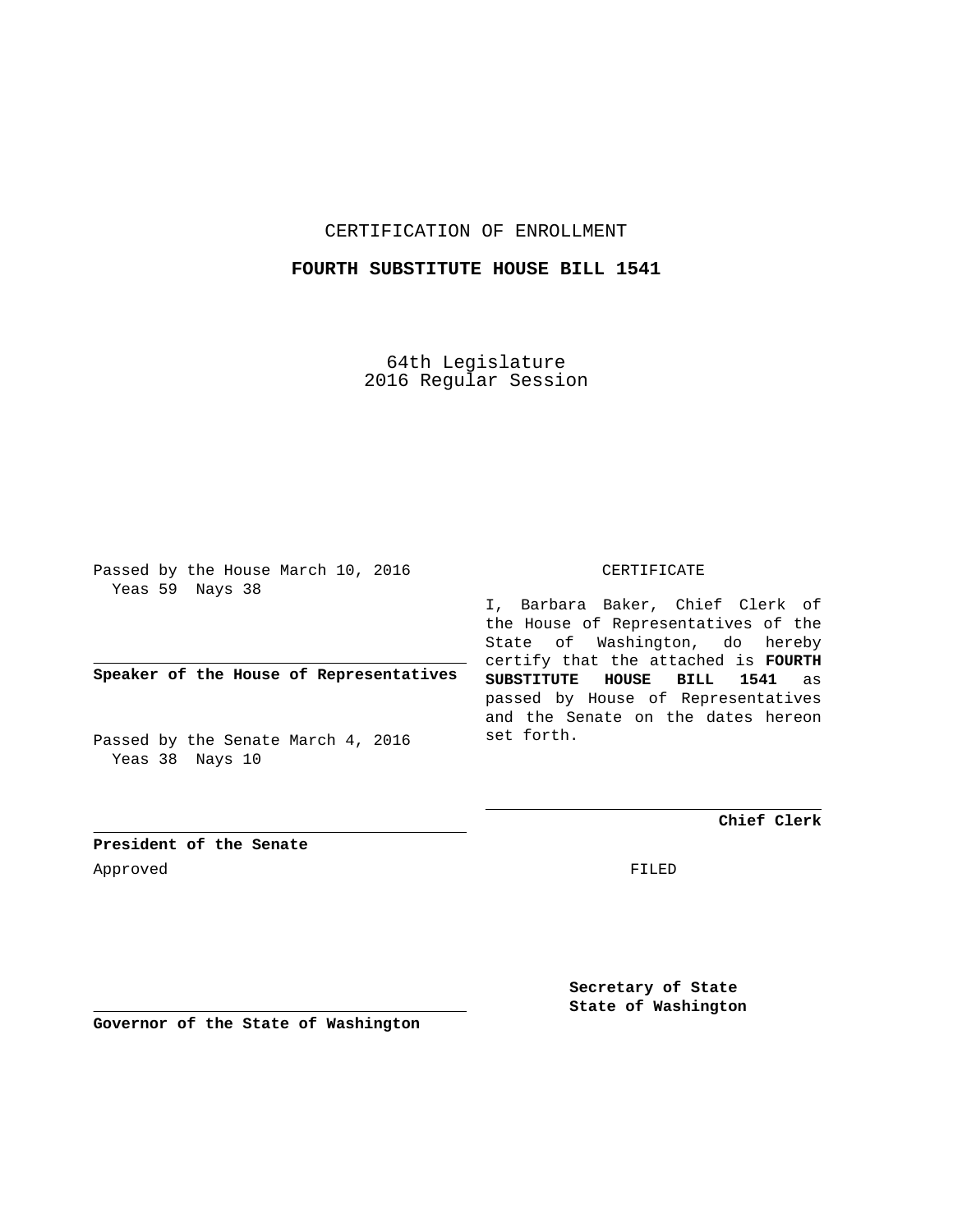#### **FOURTH SUBSTITUTE HOUSE BILL 1541**

AS AMENDED BY THE SENATE

Passed Legislature - 2016 Regular Session

## **State of Washington 64th Legislature 2016 Regular Session**

**By** House Appropriations (originally sponsored by Representatives Santos, Ortiz-Self, Tharinger, Moscoso, Orwall, and Gregerson)

READ FIRST TIME 01/25/16.

 AN ACT Relating to implementing strategies to close the educational opportunity gap, based on the recommendations of the educational opportunity gap oversight and accountability committee; amending RCW 28A.600.490, 28A.600.015, 28A.600.020, 28A.600.022, 43.41.400, 28A.405.106, 28A.405.120, 28A.180.040, 28A.180.090, 28A.300.042, 28A.300.505, 28A.300.507, 28A.165.035, and 28A.300.130; reenacting and amending RCW 13.50.010; adding a new section to chapter 28A.320 RCW; adding new sections to chapter 28A.345 RCW; adding new sections to chapter 28A.415 RCW; adding new sections to chapter 28A.657 RCW; adding a new section to chapter 43.215 RCW; adding a new section to chapter 28A.300 RCW; creating new sections; 12 and providing expiration dates.

BE IT ENACTED BY THE LEGISLATURE OF THE STATE OF WASHINGTON:

 NEW SECTION. **Sec. 1.** (1) The legislature has already established that it is a goal of the state to provide for a public school system that gives all students the opportunity to achieve personal and academic success. This goal contains within it a promise of excellence and opportunity for all students, not just some students. In 2012, in *McCleary v. State of Washington*, the Washington supreme court reaffirmed the positive constitutional right of every student by noting, "No child is excluded." In establishing the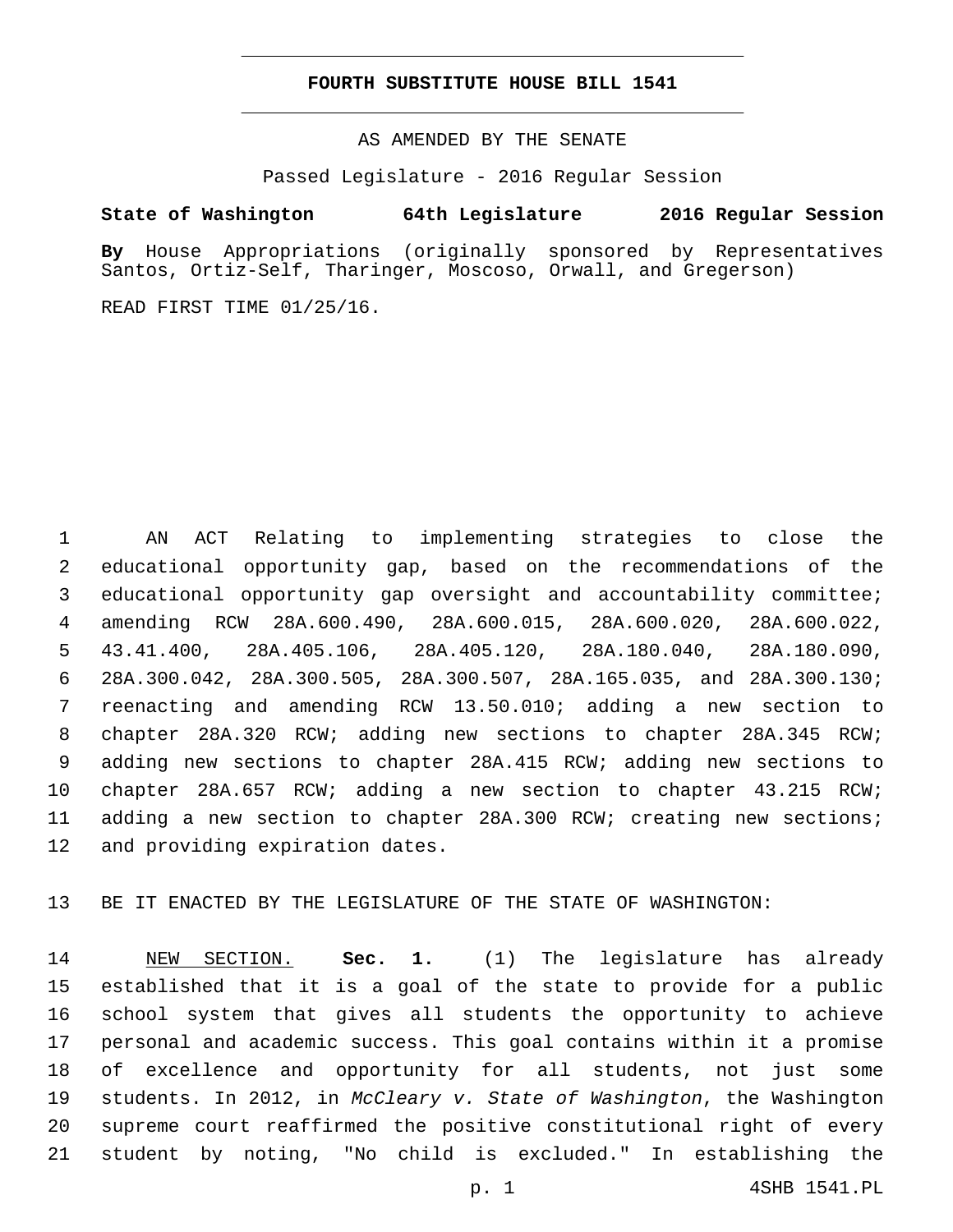educational opportunity gap oversight and accountability committee in 2009, the legislature recognized that additional work was needed to fulfill the promise of excellence and opportunity for students of certain demographic groups, including English language learners.

 (2) In its 2015 report to the legislature, the educational opportunity gap oversight and accountability committee made the following recommendations in keeping with its statutory purpose, which is to recommend specific policies and strategies to close the 9 educational opportunity gap:

 (a) Reduce the length of time students of color are excluded from school due to suspension and expulsion and provide students support 12 for reengagement plans;

 (b) Enhance the cultural competence of current and future 14 educators and classified staff;

 (c) Endorse all educators in English language learner and second 16 language acquisition;

 (d) Account for the transitional bilingual instruction program instructional services provided to English language learner students;

 (e) Analyze the opportunity gap through deeper disaggregation of 20 student demographic data;

 (f) Invest in the recruitment, hiring, and retention of educators 22 of color;

 (g) Incorporate integrated student services and family engagement; and

 (h) Strengthen student transitions at each stage of the education development pathway: Early learning to elementary, elementary to 27 secondary, secondary to college and career.

 (3) The legislature finds that these recommendations represent a holistic approach to making progress toward closing the opportunity gap. The recommendations are interdependent and mutually reinforcing. Closing the opportunity gap requires highly skilled, culturally competent, and diverse educators who understand the communities and cultures that students come from; it requires careful monitoring of not only the academic performance but also the educational environment for all students, at a fine grain of detail to assure adequate accountability; and it requires a robust program of instruction, including appropriately trained educators, to help English language learners gain language proficiency as well as 39 academic proficiency.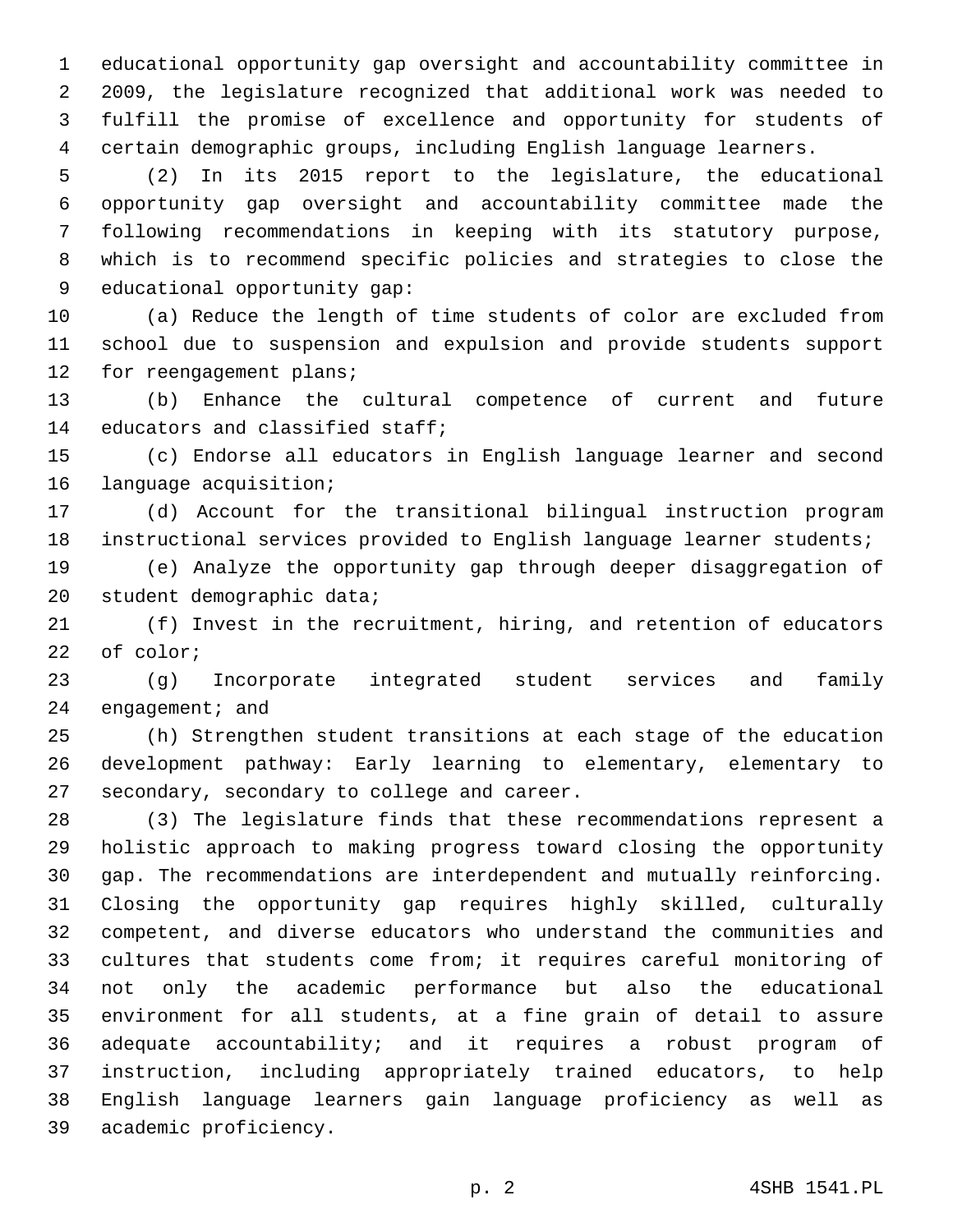(4) Therefore, the legislature intends to adopt policies and programs to implement the six recommendations of the educational opportunity gap oversight and accountability committee and fulfill its promise of excellence and opportunity for all students.

### **PART I**

## **DISPROPORTIONALITY IN STUDENT DISCIPLINE**

 **Sec. 101.** RCW 28A.600.490 and 2013 2nd sp.s. c 18 s 301 are each 8 amended to read as follows:

 (1) The office of the superintendent of public instruction shall convene a discipline task force to develop standard definitions for causes of student disciplinary actions taken at the discretion of the school district. The task force must also develop data collection standards for disciplinary actions that are discretionary and for disciplinary actions that result in the exclusion of a student from school. The data collection standards must include data about education services provided while a student is subject to a disciplinary action, the status of petitions for readmission to the school district when a student has been excluded from school, credit retrieval during a period of exclusion, and school dropout as a 20 result of disciplinary action.

 (2) The discipline task force shall include representatives from the K-12 data governance group, the educational opportunity gap oversight and accountability committee, the state ethnic commissions, the governor's office of Indian affairs, the office of the education 25 ((ombudsman [ombuds])) ombuds, school districts, tribal 26 representatives, and other education and advocacy organizations.

 (3) The office of the superintendent of public instruction and the K-12 data governance group shall revise the statewide student data system to incorporate the student discipline data collection standards recommended by the discipline task force, and begin collecting data based on the revised standards in the 2015-16 school 32 year.

 NEW SECTION. **Sec. 102.** A new section is added to chapter 34 28A.320 RCW to read as follows:

 (1) School districts shall annually disseminate discipline policies and procedures to students, families, and the community.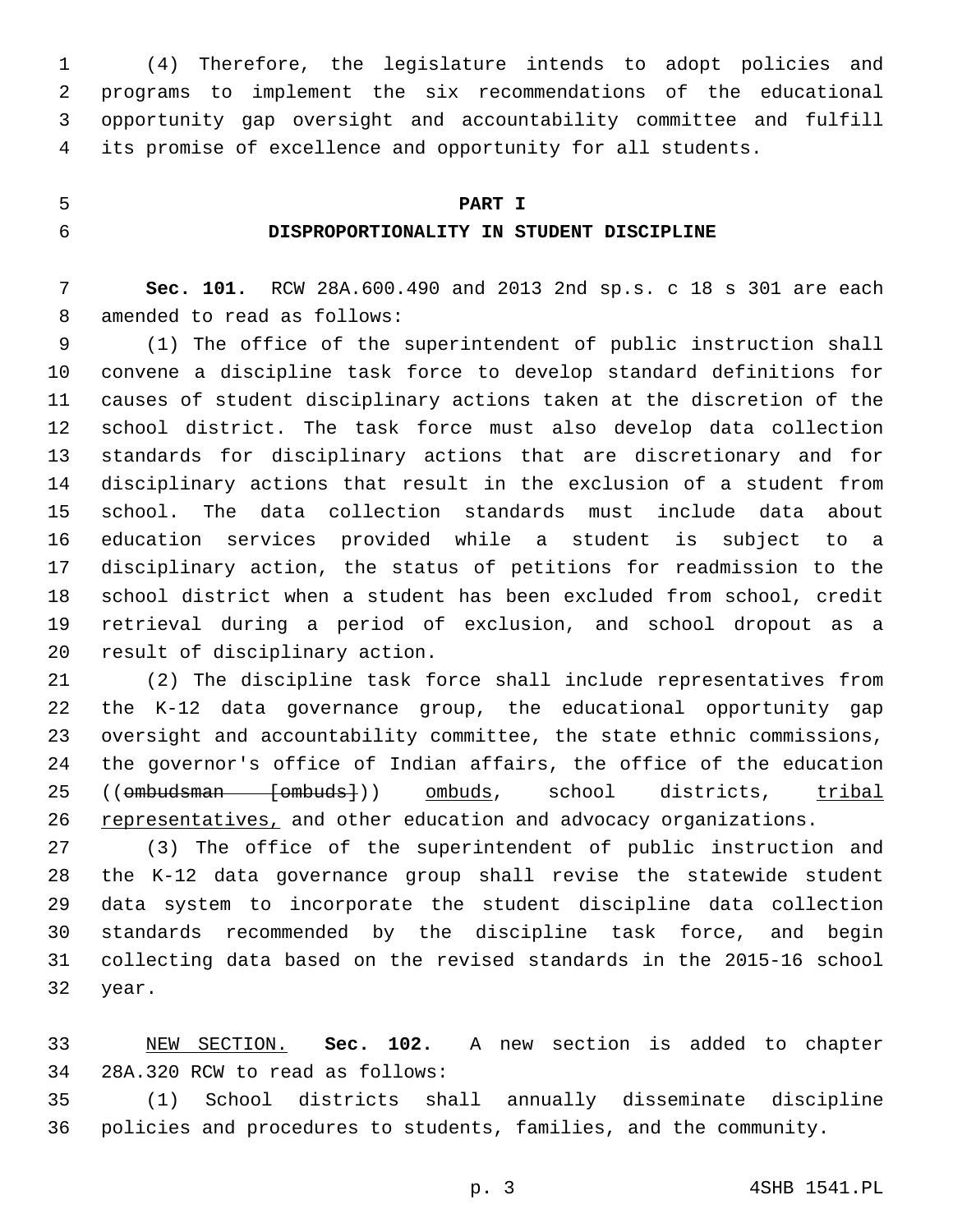(2) School districts shall use disaggregated data collected pursuant to RCW 28A.300.042 to monitor the impact of the school district's discipline policies and procedures.3

 (3) School districts, in consultation with school district staff, students, families, and the community, shall periodically review and update their discipline rules, policies, and procedures.

 NEW SECTION. **Sec. 103.** A new section is added to chapter 8 28A.345 RCW to read as follows:

 (1) The Washington state school directors' association shall create model school district discipline policies and procedures and post these models publicly by December 1, 2016. In developing these model policies and procedures, the association shall request technical assistance and guidance from the equity and civil rights office within the office of the superintendent of public instruction and the Washington state human rights commission. The model policies 16 and procedures shall be updated as necessary.

 (2) School districts shall adopt and enforce discipline policies and procedures consistent with the model policy by the beginning of 19 the 2017-18 school year.

 NEW SECTION. **Sec. 104.** A new section is added to chapter 21 28A.415 RCW to read as follows:

 (1) The office of the superintendent of public instruction, subject to the availability of amounts appropriated for this specific purpose, shall develop a training program to support the implementation of discipline policies and procedures under chapter 28A.600 RCW.26

 (2) School districts are strongly encouraged to provide the trainings to all school and district staff interacting with students, including instructional staff and noninstructional staff, as well as within a reasonable time following any substantive change to school 31 discipline policies or procedures.

 (3) To the maximum extent feasible, the trainings must incorporate or adapt existing online training or curriculum, including securing materials or curriculum under contract or purchase 35 agreements within available funds.

(4) The trainings must be developed in modules that allow:

 (a) Access to material over a reasonable number of training 38 sessions;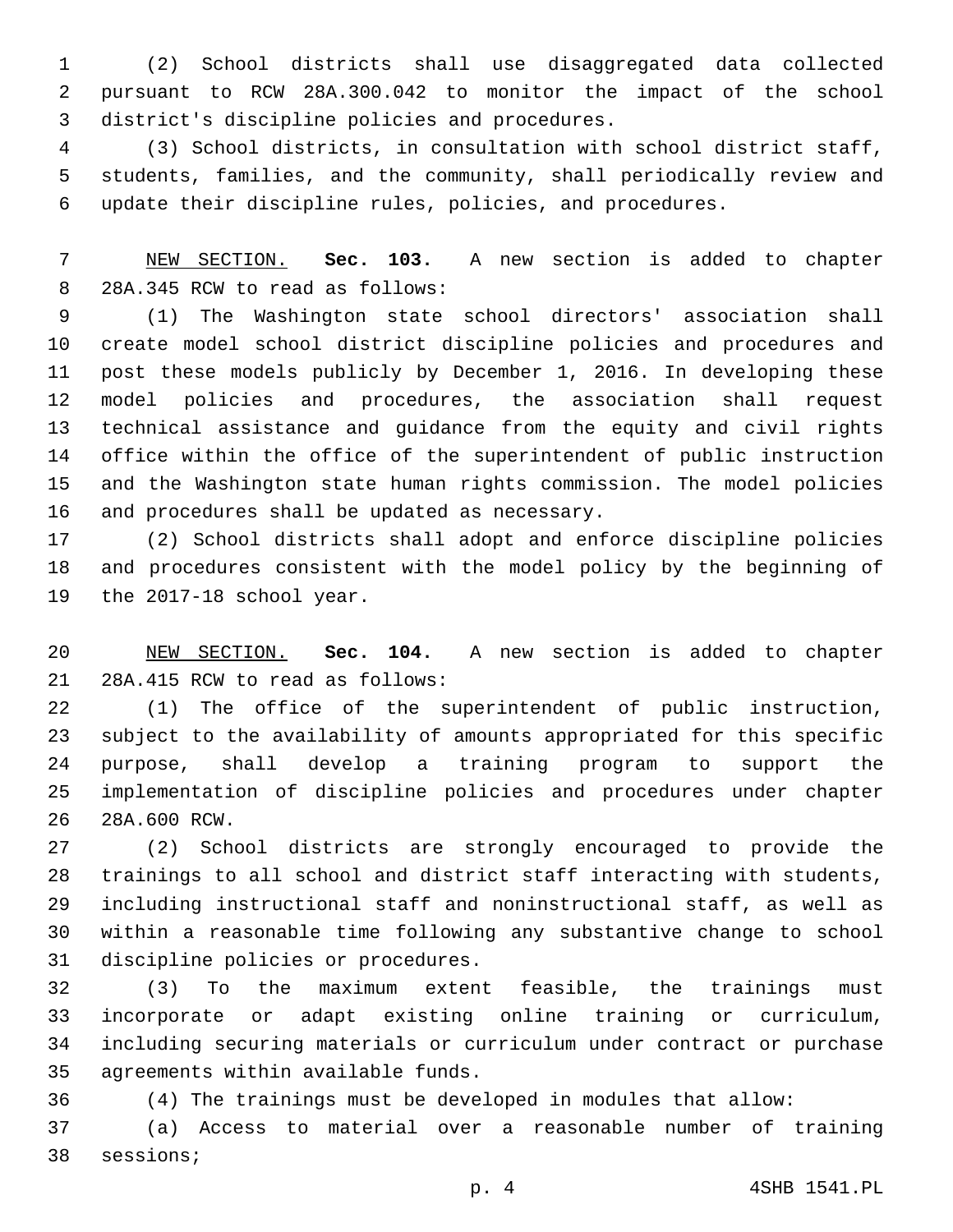(b) Delivery in person or online; and1

2 (c) Use in a self-directed manner.

 **Sec. 105.** RCW 28A.600.015 and 2013 2nd sp.s. c 18 s 302 are each 4 amended to read as follows:

 (1) The superintendent of public instruction shall adopt and distribute to all school districts lawful and reasonable rules prescribing the substantive and procedural due process guarantees of pupils in the common schools. Such rules shall authorize a school district to use informal due process procedures in connection with the short-term suspension of students to the extent constitutionally permissible: PROVIDED, That the superintendent of public instruction deems the interest of students to be adequately protected. When a student suspension or expulsion is appealed, the rules shall authorize a school district to impose the suspension or expulsion temporarily after an initial hearing for no more than ten consecutive school days or until the appeal is decided, whichever is earlier. Any days that the student is temporarily suspended or expelled before the appeal is decided shall be applied to the term of the student suspension or expulsion and shall not limit or extend the term of the student suspension or expulsion. An expulsion or suspension of a student may not be for an indefinite period of time.

 (2) Short-term suspension procedures may be used for suspensions of students up to and including, ten consecutive school days.

 (3) Emergency expulsions must end or be converted to another form of corrective action within ten school days from the date of the emergency removal from school. Notice and due process rights must be provided when an emergency expulsion is converted to another form of 28 corrective action.

 (4) School districts may not impose long-term suspension or expulsion as a form of discretionary discipline.

 (5) Any imposition of discretionary and nondiscretionary discipline is subject to the bar on suspending the provision of educational services pursuant to subsection (8) of this section.

 (6) As used in this chapter, "discretionary discipline" means a disciplinary action taken by a school district for student behavior that violates rules of student conduct adopted by a school district board of directors under RCW 28A.600.010 and this section, but does not constitute action taken in response to any of the following:

(a) A violation of RCW 28A.600.420;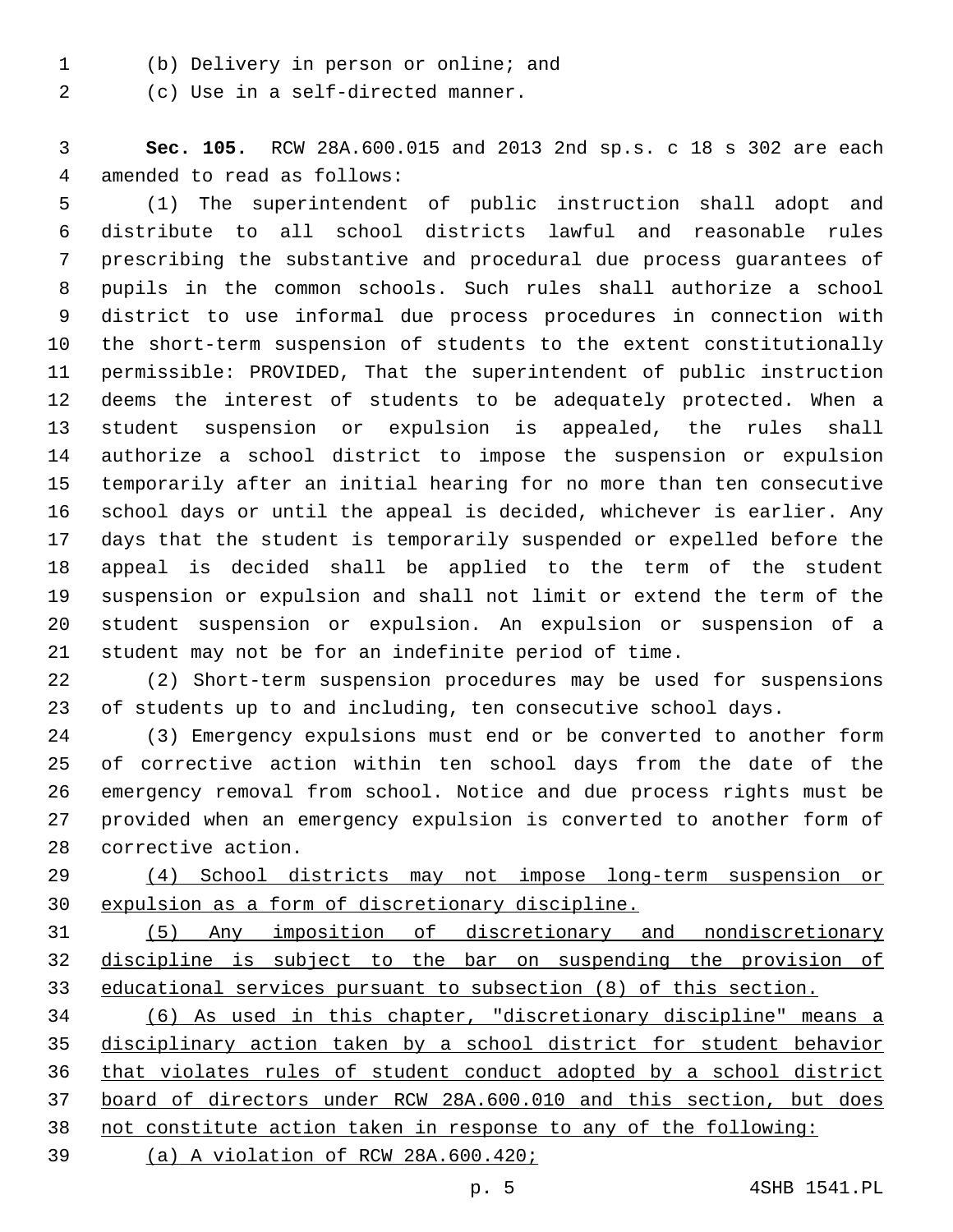| 1           | An offense in RCW 13.04.155;<br>(b)                                                                |
|-------------|----------------------------------------------------------------------------------------------------|
| 2           | violations<br>оf<br>RCW<br>9A.46.120, 9.41.280,<br>Two<br>(c)<br>or<br>more                        |
| 3           | 28A.600.455, 28A.635.020, or 28A.635.060 within a three-year period;                               |
| 4           | or                                                                                                 |
| 5           | Behavior that adversely impacts the health or safety of other<br>(d)                               |
| 6           | students or educational staff.                                                                     |
| 7           | Except as provided in RCW 28A.600.420, school districts are<br>(7)                                 |
| 8           | not required to impose long-term suspension or expulsion for behavior                              |
| $\mathsf 9$ | violation<br>constitutes<br>offense<br>listed<br>under<br>subsection<br>that<br>$\mathsf{a}$<br>or |
| 10          | of<br>this<br>section<br>first<br>through<br>(d)<br>should<br>and<br>consider<br>(6)(a)            |
| 11          | alternative actions.                                                                               |
| 12          | School districts may not suspend the provision of educational<br>(8)                               |
| 13          | a disciplinary action. A student<br>a student<br>services<br>to<br>as<br>may be                    |
| 14          | a particular classroom or<br>instructional<br>from<br>excluded<br>or activity                      |
| 15          | suspension or<br>expulsion, but<br>for<br>the<br>period<br>of<br>the<br>school<br>area             |
| 16          | district<br>provide an<br>opportunity for<br>student<br>to<br>receive<br>must<br>a                 |
| 17          | educational services during a period of suspension or expulsion.                                   |
| 18          | this<br>section creates any<br>civil liability for<br>Nothing<br>in<br>(9)                         |
| 19          | school districts, or creates a new cause of action or new<br>theory of                             |
| 20          | negligence against a school district board of directors,<br>a school                               |

district, or the state.

 **Sec. 106.** RCW 28A.600.020 and 2013 2nd sp.s. c 18 s 303 are each 23 amended to read as follows:

 (1) The rules adopted pursuant to RCW 28A.600.010 shall be interpreted to ensure that the optimum learning atmosphere of the classroom is maintained, and that the highest consideration is given to the judgment of qualified certificated educators regarding conditions necessary to maintain the optimum learning atmosphere.

 (2) Any student who creates a disruption of the educational process in violation of the building disciplinary standards while under a teacher's immediate supervision may be excluded by the teacher from his or her individual classroom and instructional or activity area for all or any portion of the balance of the school day, or up to the following two days, or until the principal or designee and teacher have conferred, whichever occurs first. Except in emergency circumstances, the teacher first must attempt one or more alternative forms of corrective action. In no event without the consent of the teacher may an excluded student return to the class during the balance of that class or activity period or up to the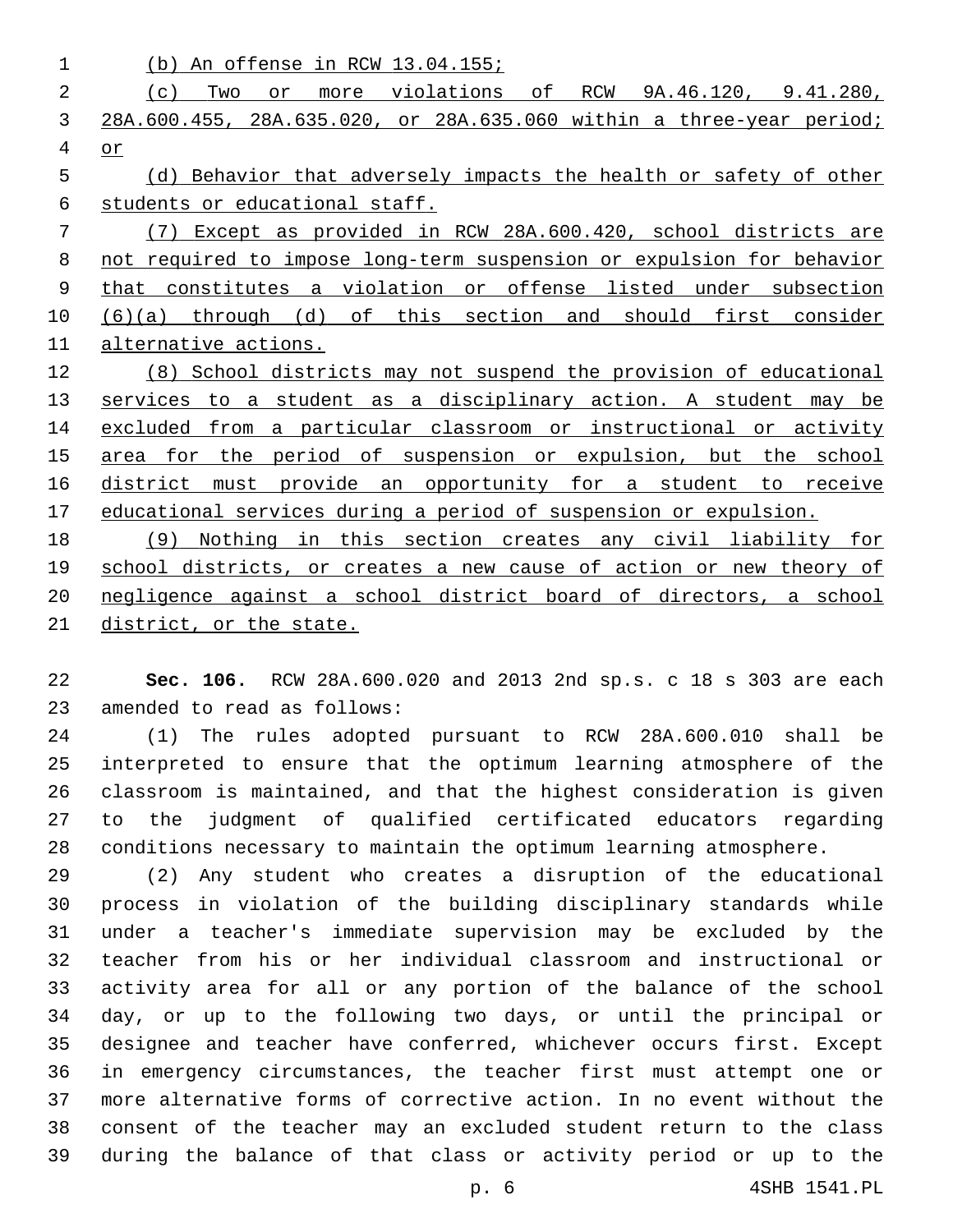following two days, or until the principal or his or her designee and 2 the teacher have conferred.

 (3) In order to preserve a beneficial learning environment for all students and to maintain good order and discipline in each classroom, every school district board of directors shall provide that written procedures are developed for administering discipline at each school within the district. Such procedures shall be developed with the participation of parents and the community, and shall provide that the teacher, principal or designee, and other authorities designated by the board of directors, make every reasonable attempt to involve the parent or guardian and the student in the resolution of student discipline problems. Such procedures shall provide that students may be excluded from their individual classes or activities for periods of time in excess of that provided in subsection (2) of this section if such students have repeatedly disrupted the learning of other students. The procedures must be consistent with the rules of the superintendent of public instruction and must provide for early involvement of parents in attempts to 19 improve the student's behavior.

 (4) The procedures shall assure, pursuant to RCW 28A.400.110, that all staff work cooperatively toward consistent enforcement of proper student behavior throughout each school as well as within each 23 classroom.

 (5)(a) A principal shall consider imposing long-term suspension or expulsion as a sanction when deciding the appropriate disciplinary 26 action for a student who, after July 27, 1997:

 (i) Engages in two or more violations within a three-year period 28 of RCW 9A.46.120,  $((28A.320.135,))$  28A.600.455, 28A.600.460, 29 28A.635.020, 28A.600.020, 28A.635.060, or 9.41.280(( $\frac{\text{or}}{\text{or}}$ 28A.320.140)); or30

 (ii) Engages in one or more of the offenses listed in RCW 13.04.155.32

 (b) The principal shall communicate the disciplinary action taken by the principal to the school personnel who referred the student to 35 the principal for disciplinary action.

 (6) Any corrective action involving a suspension or expulsion from school for more than ten days must have an end date of not more 38 than ((one calendar year)) the length of an academic term, as defined 39 by the school board, from the time of corrective action. Districts shall make reasonable efforts to assist students and parents in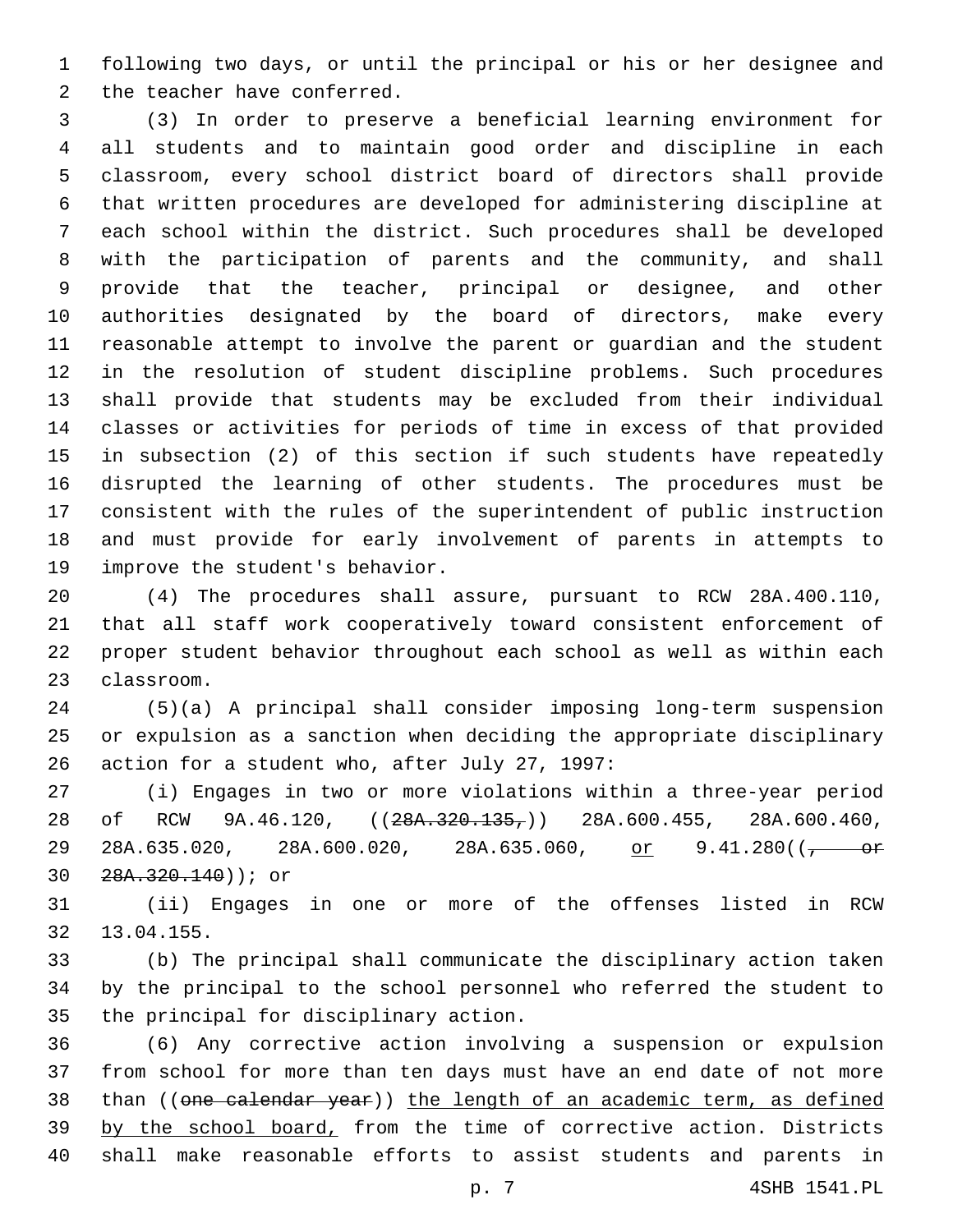returning to an educational setting prior to and no later than the end date of the corrective action. Where warranted based on public health or safety, a school may petition the superintendent of the school district, pursuant to policies and procedures adopted by the office of the superintendent of public instruction, for authorization to exceed the ((one calendar year)) academic term limitation provided in this subsection. The superintendent of public instruction shall adopt rules outlining the limited circumstances in which a school may 9 petition to exceed the ((one calendar year)) academic term limitation, including safeguards to ensure that the school district has made every effort to plan for the student's return to school. School districts shall report to the office of the superintendent of public instruction the number of petitions made to the school board and the number of petitions granted on an annual basis.

 (7) Nothing in this section prevents a public school district, educational service district, the Washington state center for childhood deafness and hearing loss, or the state school for the blind if it has suspended or expelled a student from the student's regular school setting from providing educational services to the student in an alternative setting or modifying the suspension or expulsion on a case-by-case basis. An alternative setting should be comparable, equitable, and appropriate to the regular education services a student would have received without the exclusionary discipline. Example alternative settings include alternative high schools, one-on-one tutoring, and online learning.

 **Sec. 107.** RCW 28A.600.022 and 2013 2nd sp.s. c 18 s 308 are each 27 amended to read as follows:

 (1) School districts should make efforts to have suspended or expelled students return to an educational setting as soon as possible. School districts ((should)) must convene a meeting with the student and the student's parents or guardians within twenty days of the student's long-term suspension or expulsion, but no later than five days before the student's enrollment, to discuss a plan to reengage the student in a school program. Families must have access to, provide meaningful input on, and have the opportunity to participate in a culturally sensitive and culturally responsive reengagement plan.

 (2) In developing a reengagement plan, school districts should consider shortening the length of time that the student is suspended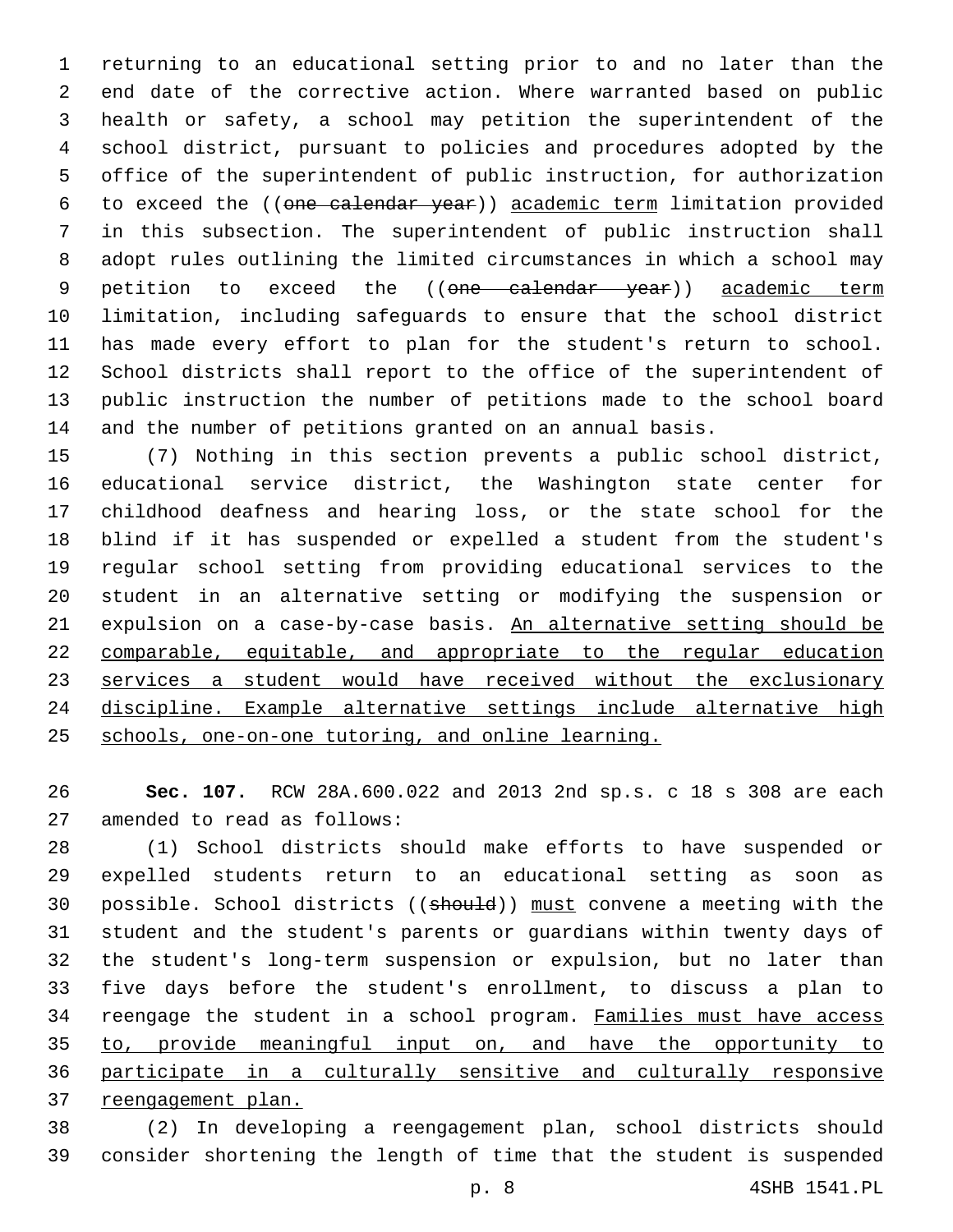or expelled, other forms of corrective action, and supportive interventions that aid in the student's academic success and keep the student engaged and on track to graduate. School districts must create a reengagement plan tailored to the student's individual circumstances, including consideration of the incident that led to the student's long-term suspension or expulsion. The plan should aid the student in taking the necessary steps to remedy the situation 8 that led to the student's suspension or expulsion.

 (3) Any reengagement meetings conducted by the school district involving the suspended or expelled student and his or her parents or guardians are not intended to replace a petition for readmission.

 **Sec. 108.** RCW 43.41.400 and 2012 c 229 s 585 are each amended to 13 read as follows:

 (1) An education data center shall be established in the office of financial management. The education data center shall jointly, with the legislative evaluation and accountability program committee, conduct collaborative analyses of early learning, K-12, and higher education programs and education issues across the P-20 system, which includes the department of early learning, the superintendent of public instruction, the professional educator standards board, the state board of education, the state board for community and technical colleges, the workforce training and education coordinating board, the student achievement council, public and private nonprofit four- year institutions of higher education, and the employment security department. The education data center shall conduct collaborative analyses under this section with the legislative evaluation and accountability program committee and provide data electronically to the legislative evaluation and accountability program committee, to the extent permitted by state and federal confidentiality requirements. The education data center shall be considered an authorized representative of the state educational agencies in this section under applicable federal and state statutes for purposes of accessing and compiling student record data for research purposes.

(2) The education data center shall:34

 (a) In consultation with the legislative evaluation and accountability program committee and the agencies and organizations participating in the education data center, identify the critical research and policy questions that are intended to be addressed by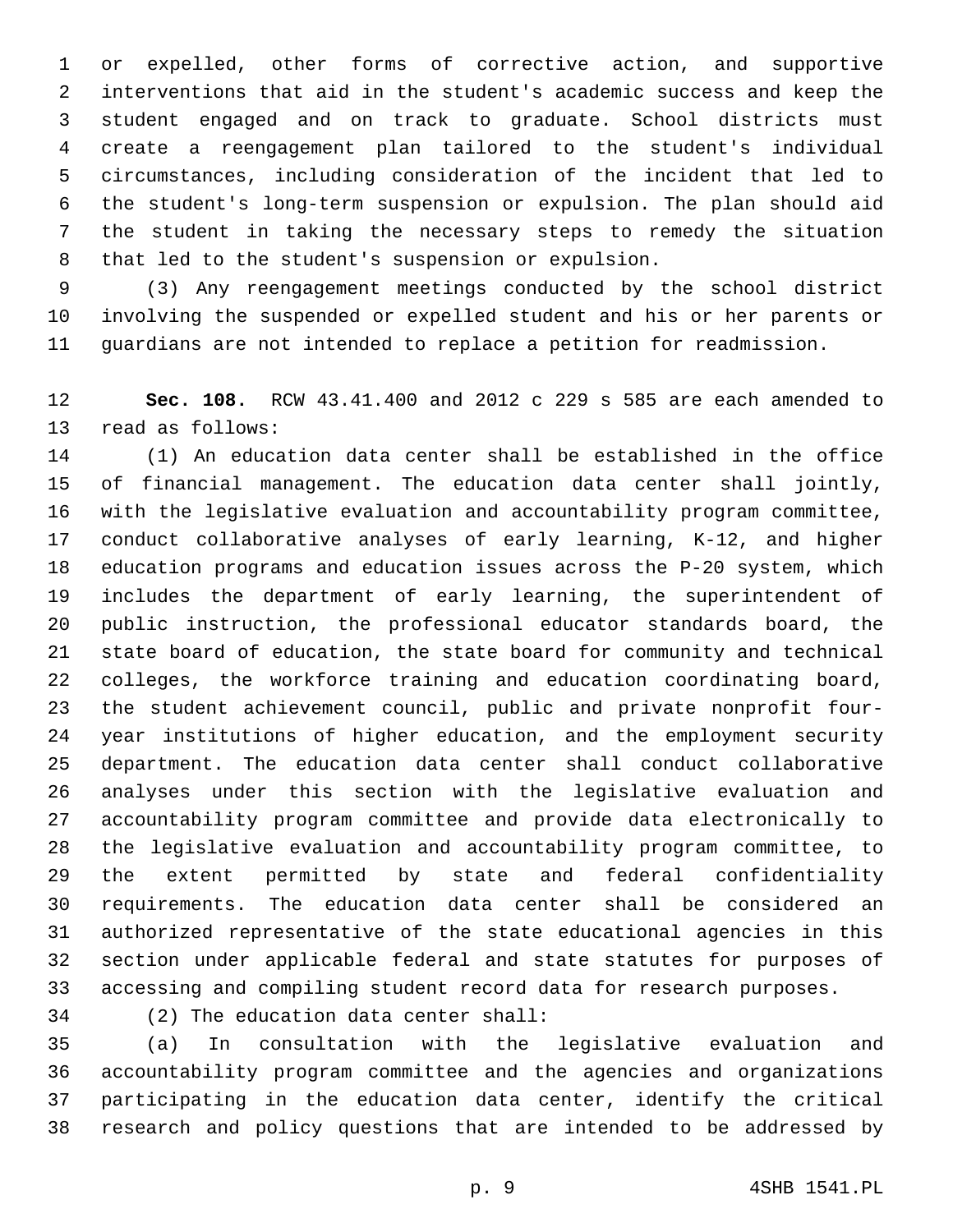the education data center and the data needed to address the 2 questions;

 (b) Coordinate with other state education agencies to compile and analyze education data, including data on student demographics that is disaggregated by distinct ethnic categories within racial 6 subgroups, and complete P-20 research projects;

 (c) Collaborate with the legislative evaluation and accountability program committee and the education and fiscal committees of the legislature in identifying the data to be compiled 10 and analyzed to ensure that legislative interests are served;

 (d) Annually provide to the K-12 data governance group a list of data elements and data quality improvements that are necessary to answer the research and policy questions identified by the education data center and have been identified by the legislative committees in (c) of this subsection. Within three months of receiving the list, the K-12 data governance group shall develop and transmit to the education data center a feasibility analysis of obtaining or improving the data, including the steps required, estimated time frame, and the financial and other resources that would be required. Based on the analysis, the education data center shall submit, if necessary, a recommendation to the legislature regarding any statutory changes or resources that would be needed to collect or 23 improve the data;

 (e) Monitor and evaluate the education data collection systems of the organizations and agencies represented in the education data center ensuring that data systems are flexible, able to adapt to evolving needs for information, and to the extent feasible and necessary, include data that are needed to conduct the analyses and provide answers to the research and policy questions identified in 30 (a) of this subsection;

 (f) Track enrollment and outcomes through the public centralized 32 higher education enrollment system;

 (g) Assist other state educational agencies' collaborative efforts to develop a long-range enrollment plan for higher education including estimates to meet demographic and workforce needs;

 (h) Provide research that focuses on student transitions within and among the early learning, K-12, and higher education sectors in 38 the  $P-20$  system;  $((and))$ 

 (i) Prepare a regular report on the educational and workforce 40 outcomes of youth in the juvenile justice system, using data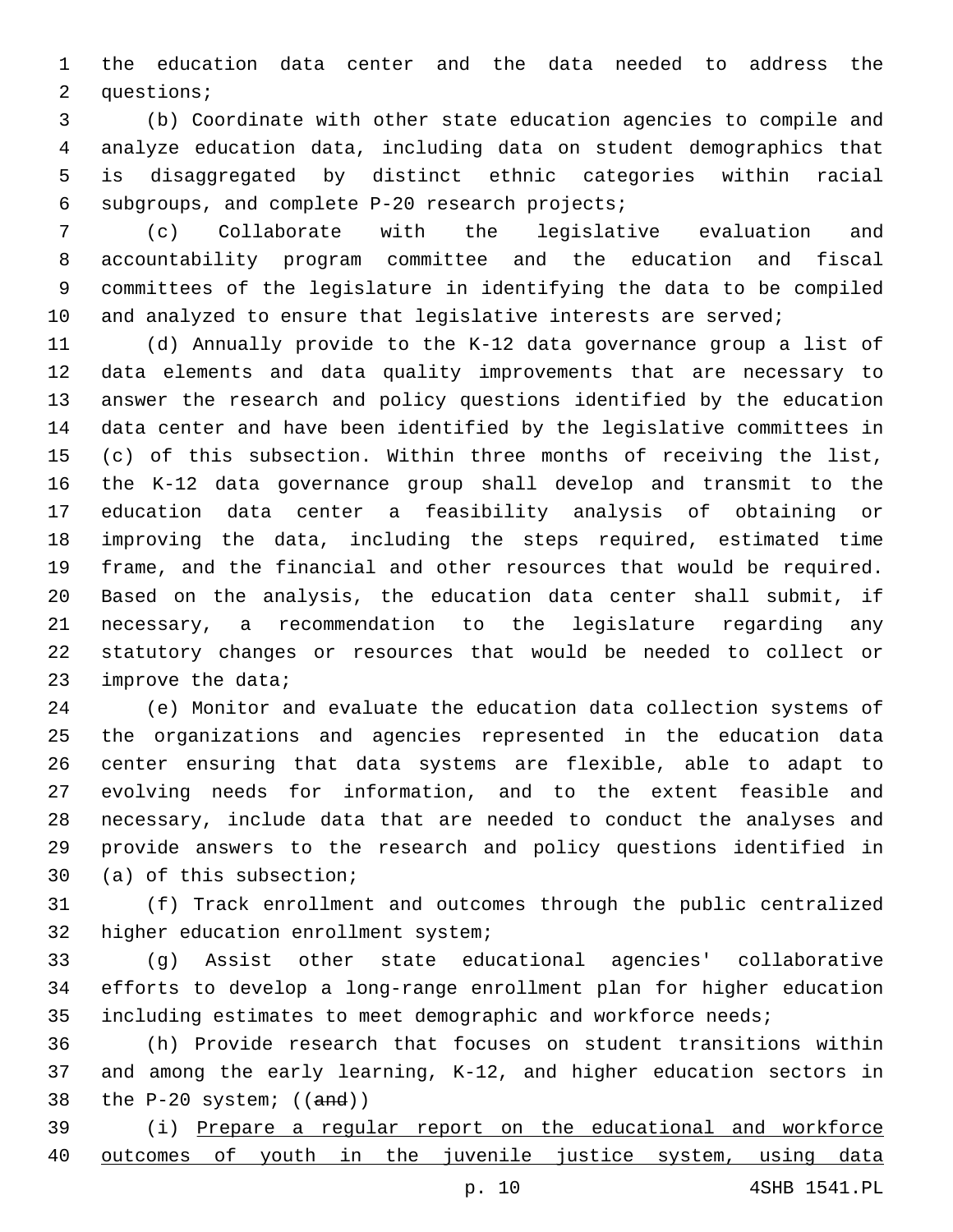disaggregated by age, and by ethnic categories and racial subgroups 2 in accordance with RCW 28A.300.042; and

 (j) Make recommendations to the legislature as necessary to help ensure the goals and objectives of this section and RCW 28A.655.210 5 and 28A.300.507 are met.

 (3) The department of early learning, superintendent of public instruction, professional educator standards board, state board of education, state board for community and technical colleges, workforce training and education coordinating board, student achievement council, public four-year institutions of higher 11 education, department of social and health services and employment security department shall work with the education data center to develop data-sharing and research agreements, consistent with applicable security and confidentiality requirements, to facilitate 15 the work of the center. The education data center shall also develop data-sharing and research agreements with the administrative office of the courts to conduct research on educational and workforce outcomes using data maintained under RCW 13.50.010(12) related to 19 juveniles. Private, nonprofit institutions of higher education that provide programs of education beyond the high school level leading at least to the baccalaureate degree and are accredited by the Northwest association of schools and colleges or their peer accreditation bodies may also develop data-sharing and research agreements with the education data center, consistent with applicable security and confidentiality requirements. The education data center shall make data from collaborative analyses available to the education agencies and institutions that contribute data to the education data center to the extent allowed by federal and state security and confidentiality requirements applicable to the data of each contributing agency or institution.30

 **Sec. 109.** RCW 13.50.010 and 2015 c 265 s 2 and 2015 c 262 s 1 are each reenacted and amended to read as follows:

33 (1) For purposes of this chapter:

 (a) "Good faith effort to pay" means a juvenile offender has either (i) paid the principal amount in full; (ii) made at least eighty percent of the value of full monthly payments within the period from disposition or deferred disposition until the time the amount of restitution owed is under review; or (iii) can show good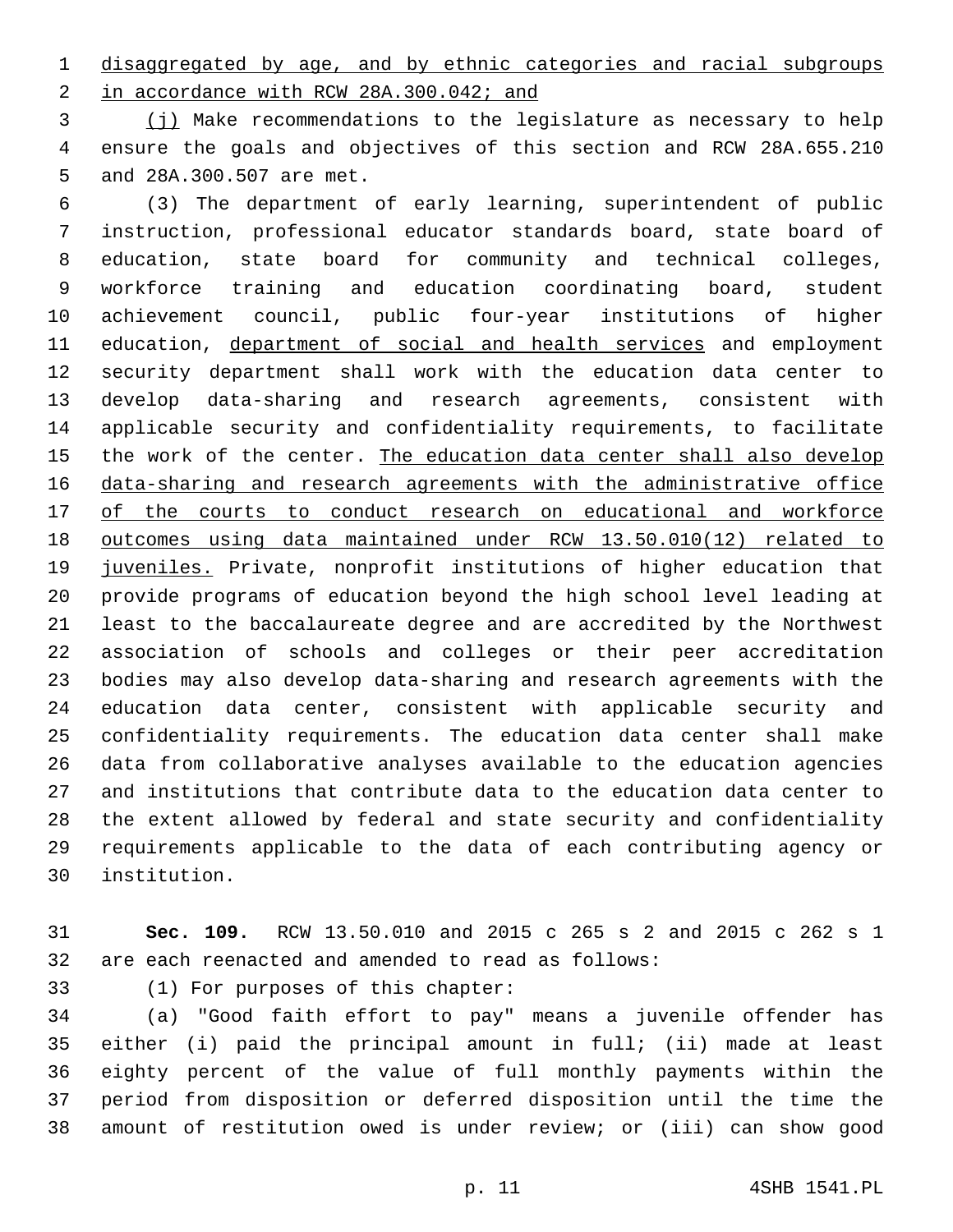cause why he or she paid an amount less than eighty percent of the 2 value of full monthly payments;

 (b) "Juvenile justice or care agency" means any of the following: Police, diversion units, court, prosecuting attorney, defense attorney, detention center, attorney general, the legislative children's oversight committee, the office of the family and children's ombuds, the department of social and health services and its contracting agencies, schools; persons or public or private 9 agencies having children committed to their custody; and any placement oversight committee created under RCW 72.05.415;

 (c) "Official juvenile court file" means the legal file of the juvenile court containing the petition or information, motions, memorandums, briefs, findings of the court, and court orders;

 (d) "Records" means the official juvenile court file, the social file, and records of any other juvenile justice or care agency in the 16 case;

 (e) "Social file" means the juvenile court file containing the 18 records and reports of the probation counselor.

 (2) Each petition or information filed with the court may include only one juvenile and each petition or information shall be filed under a separate docket number. The social file shall be filed 22 separately from the official juvenile court file.

 (3) It is the duty of any juvenile justice or care agency to 24 maintain accurate records. To this end:

 (a) The agency may never knowingly record inaccurate information. Any information in records maintained by the department of social and health services relating to a petition filed pursuant to chapter 13.34 RCW that is found by the court to be false or inaccurate shall 29 be corrected or expunged from such records by the agency;

 (b) An agency shall take reasonable steps to assure the security of its records and prevent tampering with them; and

 (c) An agency shall make reasonable efforts to insure the completeness of its records, including action taken by other agencies 34 with respect to matters in its files.

 (4) Each juvenile justice or care agency shall implement procedures consistent with the provisions of this chapter to 37 facilitate inquiries concerning records.

 (5) Any person who has reasonable cause to believe information concerning that person is included in the records of a juvenile justice or care agency and who has been denied access to those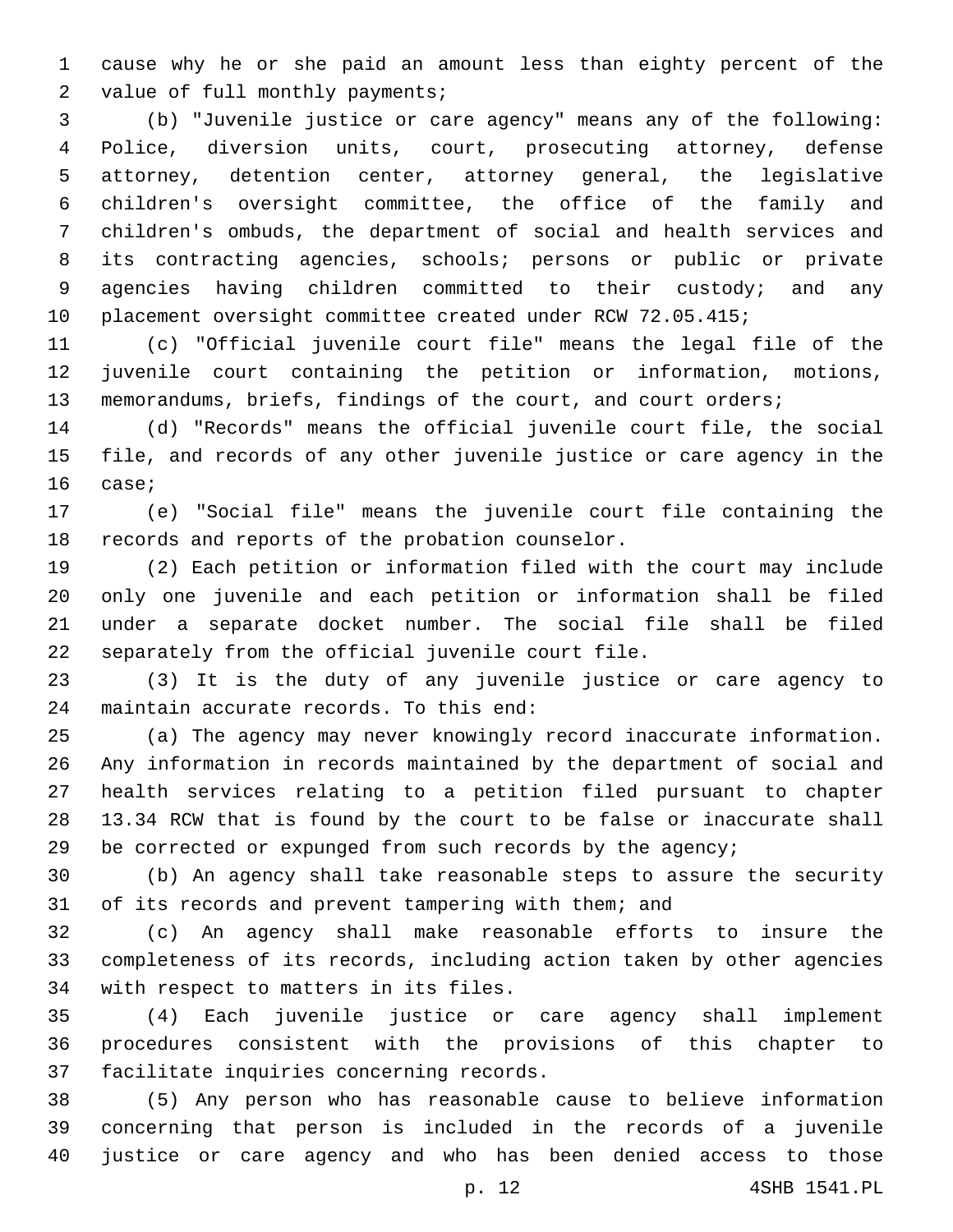records by the agency may make a motion to the court for an order authorizing that person to inspect the juvenile justice or care agency record concerning that person. The court shall grant the motion to examine records unless it finds that in the interests of justice or in the best interests of the juvenile the records or parts of them should remain confidential.6

 (6) A juvenile, or his or her parents, or any person who has reasonable cause to believe information concerning that person is included in the records of a juvenile justice or care agency may make a motion to the court challenging the accuracy of any information concerning the moving party in the record or challenging the continued possession of the record by the agency. If the court grants the motion, it shall order the record or information to be corrected 14 or destroyed.

 (7) The person making a motion under subsection (5) or (6) of this section shall give reasonable notice of the motion to all parties to the original action and to any agency whose records will 18 be affected by the motion.

 (8) The court may permit inspection of records by, or release of information to, any clinic, hospital, or agency which has the subject person under care or treatment. The court may also permit inspection by or release to individuals or agencies, including juvenile justice advisory committees of county law and justice councils, engaged in legitimate research for educational, scientific, or public purposes. Each person granted permission to inspect juvenile justice or care agency records for research purposes shall present a notarized statement to the court stating that the names of juveniles and 28 parents will remain confidential.

 (9) The court shall release to the caseload forecast council the records needed for its research and data-gathering functions. Access to caseload forecast data may be permitted by the council for research purposes only if the anonymity of all persons mentioned in 33 the records or information will be preserved.

 (10) Juvenile detention facilities shall release records to the caseload forecast council upon request. The commission shall not disclose the names of any juveniles or parents mentioned in the records without the named individual's written permission.

 (11) Requirements in this chapter relating to the court's authority to compel disclosure shall not apply to the legislative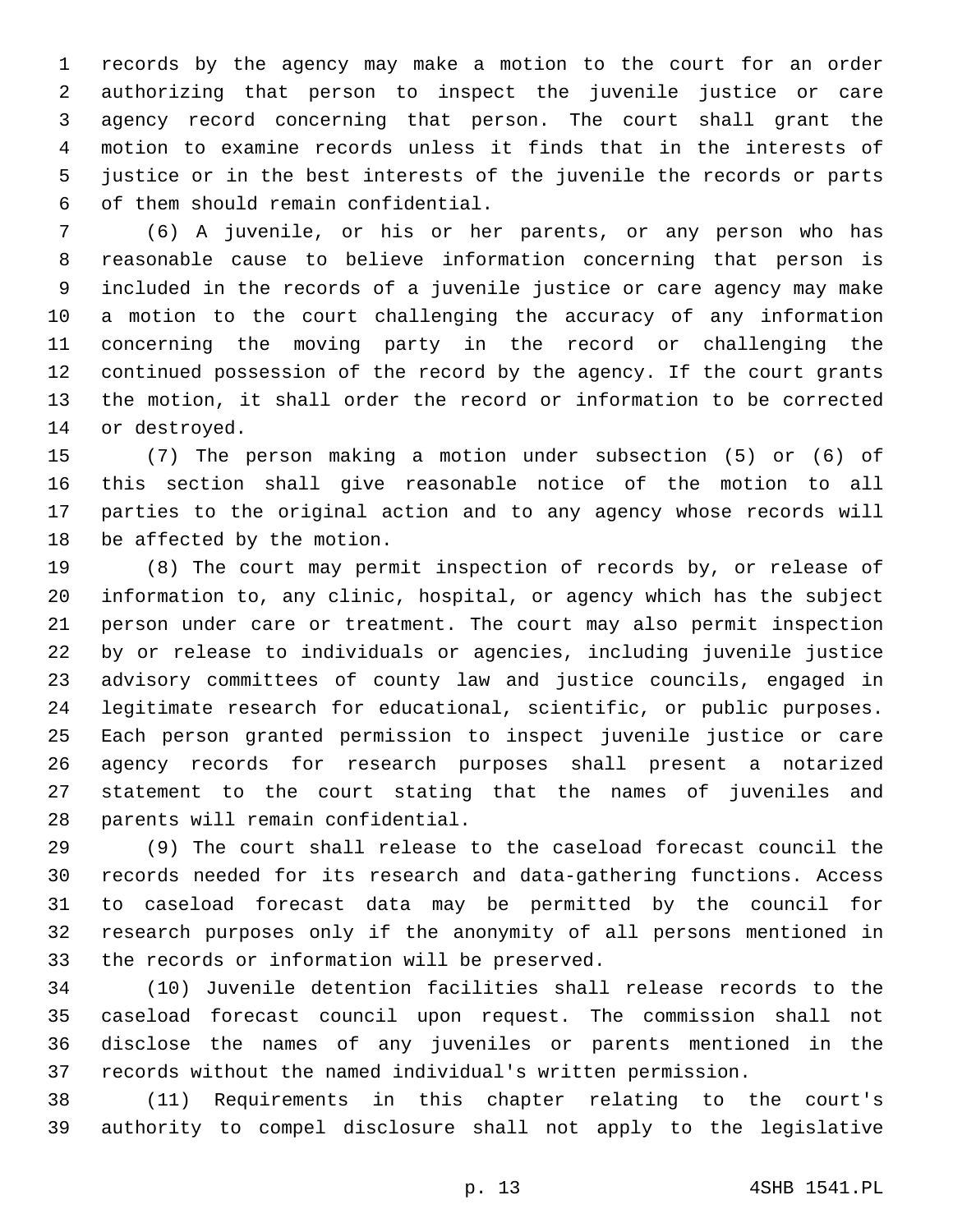children's oversight committee or the office of the family and 2 children's ombuds.

 (12) For the purpose of research only, the administrative office of the courts shall maintain an electronic research copy of all records in the judicial information system related to juveniles. Access to the research copy is restricted to the ((Washington state center for court research)) administrative office of the courts for research purposes as authorized by the supreme court or by state 9 statute. The ((Washington state center for court research)) 10 administrative office of the courts shall maintain the confidentiality of all confidential records and shall preserve the 12 anonymity of all persons identified in the research copy. Data 13 contained in the research copy may be shared with other governmental agencies as authorized by state statute, pursuant to data-sharing and research agreements, and consistent with applicable security and 16 confidentiality requirements. The research copy may not be subject to any records retention schedule and must include records destroyed or removed from the judicial information system pursuant to RCW 19 13.50.270 and 13.50.100(3).

 (13) The court shall release to the Washington state office of public defense records needed to implement the agency's oversight, technical assistance, and other functions as required by RCW 2.70.020. Access to the records used as a basis for oversight, technical assistance, or other agency functions is restricted to the Washington state office of public defense. The Washington state office of public defense shall maintain the confidentiality of all 27 confidential information included in the records.

 (14) The court shall release to the Washington state office of civil legal aid records needed to implement the agency's oversight, technical assistance, and other functions as required by RCW 2.53.045. Access to the records used as a basis for oversight, technical assistance, or other agency functions is restricted to the Washington state office of civil legal aid. The Washington state office of civil legal aid shall maintain the confidentiality of all confidential information included in the records, and shall, as soon as possible, destroy any retained notes or records obtained under this section that are not necessary for its functions related to RCW 2.53.045.38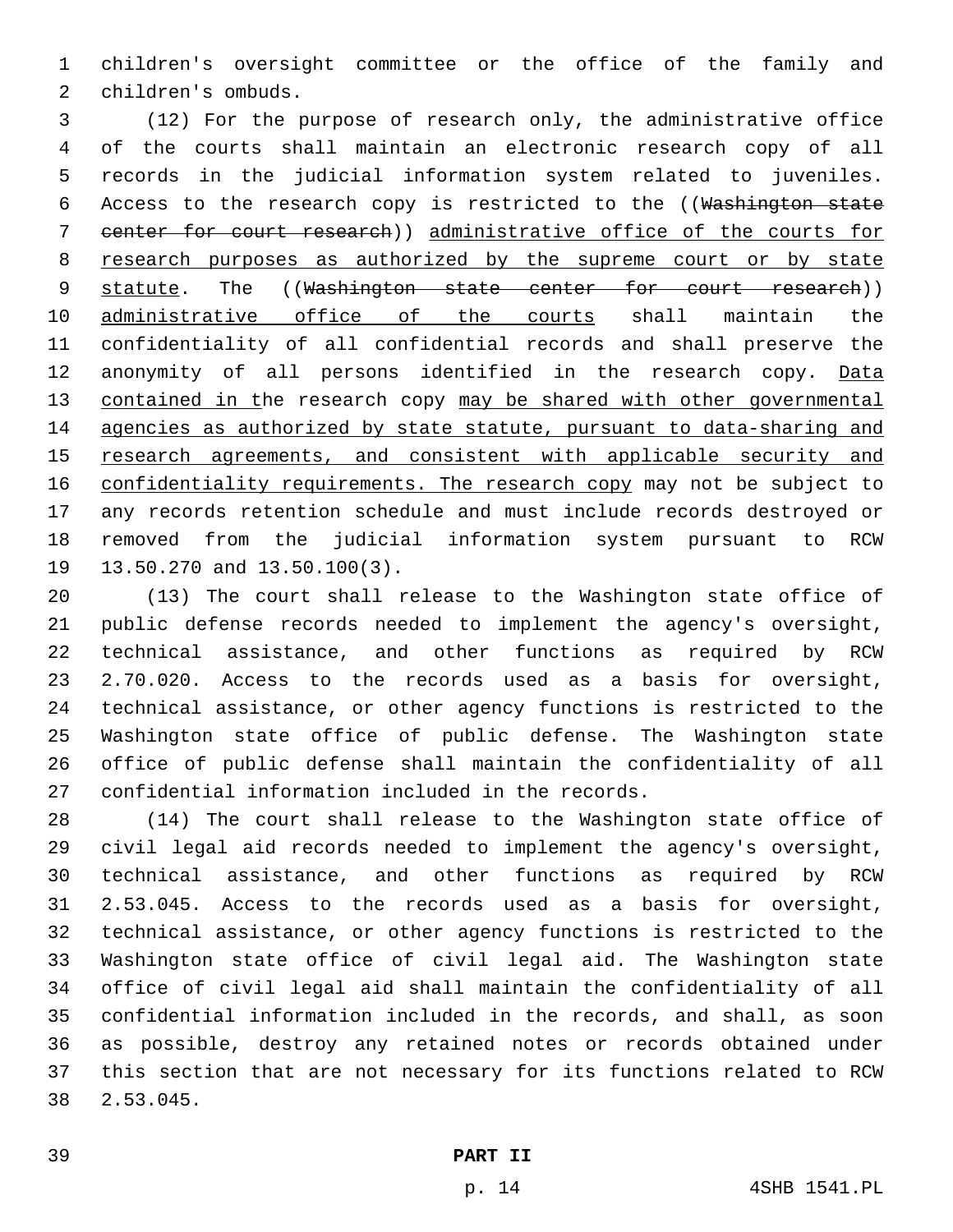NEW SECTION. **Sec. 201.** A new section is added to chapter 3 28A.345 RCW to read as follows:

 The Washington state school directors' association, in consultation with the office of the superintendent of public instruction, the professional educator standards board, the steering committee established in RCW 28A.405.100, and the educational opportunity gap oversight and accountability committee, must develop a plan for the creation and delivery of cultural competency training for school board directors and superintendents. The training program must also include the foundational elements of cultural competence, focusing on multicultural education and principles of English language acquisition, including information regarding best practices to implement the tribal history and culture curriculum. The content of the training must be aligned with the standards for cultural competence developed by the professional educator standards board 17 under RCW 28A.410.270.

 **Sec. 202.** RCW 28A.405.106 and 2012 c 35 s 5 are each amended to 19 read as follows:

 (1) Subject to funds appropriated for this purpose, the office of the superintendent of public instruction must develop and make available a professional development program to support the implementation of the evaluation systems required by RCW 28A.405.100. The program components may be organized into professional development modules for principals, administrators, and teachers. The professional development program shall include a comprehensive online 27 training package.

 (2) The training program must include, but not be limited to, the 29 following topics:

 (a) Introduction of the evaluation criteria for teachers and 31 principals and the four-level rating system;

(b) Orientation to and use of instructional frameworks;

(c) Orientation to and use of the leadership frameworks;

 (d) Best practices in developing and using data in the evaluation systems, including multiple measures, student growth data, classroom 36 observations, and other measures and evidence;

(e) Strategies for achieving maximum rater agreement;

(f) Evaluator feedback protocols in the evaluation systems;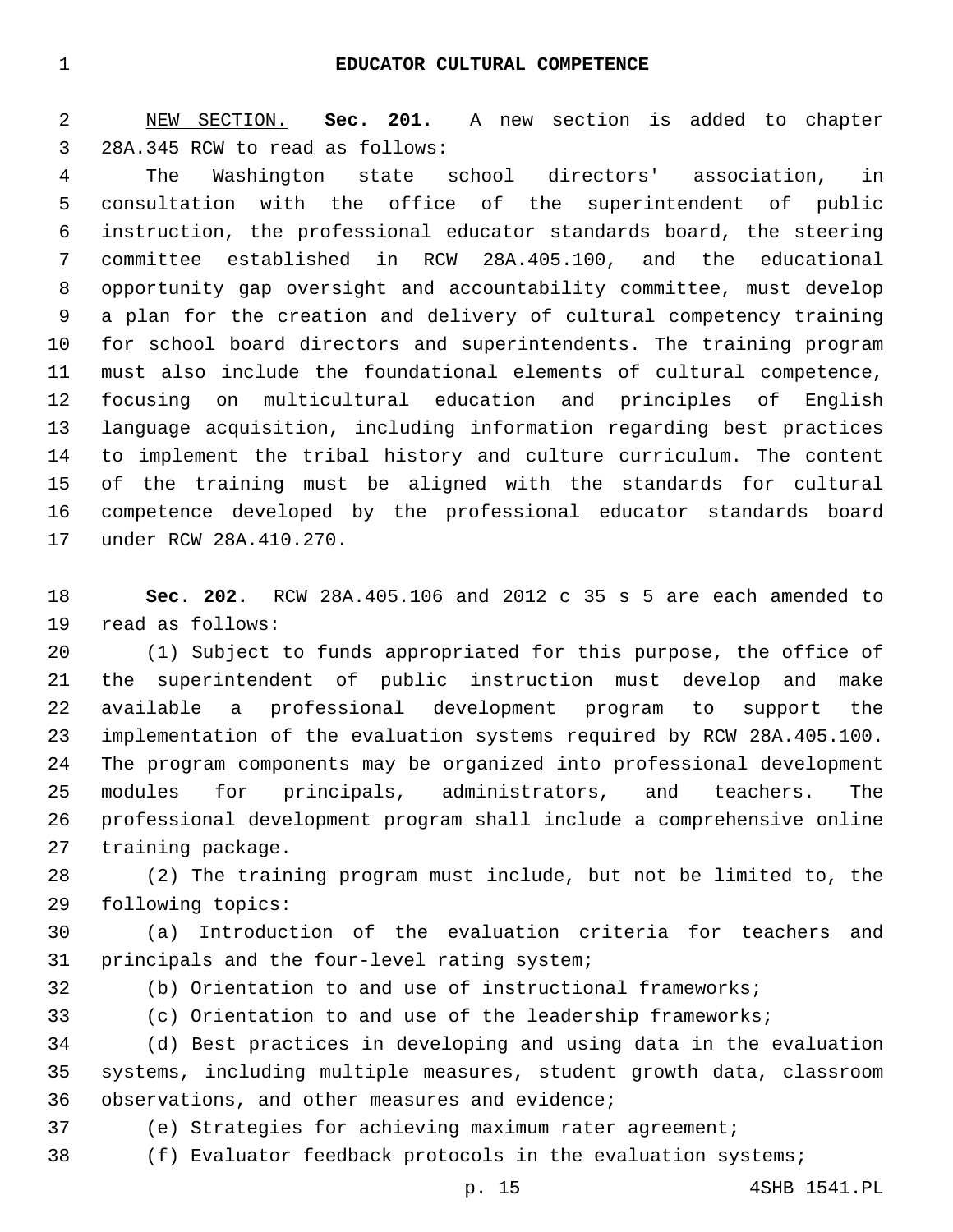(g) Examples of high quality teaching and leadership; and

 (h) Methods to link the evaluation process to ongoing educator 3 professional development.

 (3) The training program must also include the foundational elements of cultural competence, focusing on multicultural education and principles of English language acquisition, including information regarding best practices to implement the tribal history and culture curriculum. The content of the training must be aligned with the standards for cultural competence developed by the professional educator standards board under RCW 28A.410.270. The office of the superintendent of public instruction, in consultation with the professional educator standards board, the steering committee 13 established in RCW 28A.405.100, and the educational opportunity gap 14 oversight and accountability committee, must integrate the content 15 for cultural competence into the overall training for principals, administrators, and teachers to support the revised evaluation 17 systems.

 (4) To the maximum extent feasible, the professional development program must incorporate or adapt existing online training or curriculum, including securing materials or curriculum under contract or purchase agreements within available funds. Multiple modes of instruction should be incorporated including videos of classroom teaching, participatory exercises, and other engaging combinations of 24 online audio, video, and print presentation.

  $((+4))$   $(5)$  The professional development program must be 26 developed in modules that allow:

 (a) Access to material over a reasonable number of training 28 sessions;

(b) Delivery in person or online; and

30 (c) Use in a self-directed manner.

  $((+5+))$   $(6)$  The office of the superintendent of public instruction must maintain a web site that includes the online professional development materials along with sample evaluation forms and templates, links to relevant research on evaluation and on high quality teaching and leadership, samples of contract and collective bargaining language on key topics, examples of multiple measures of teacher and principal performance, suggestions for data to measure student growth, and other tools that will assist school districts in implementing the revised evaluation systems.39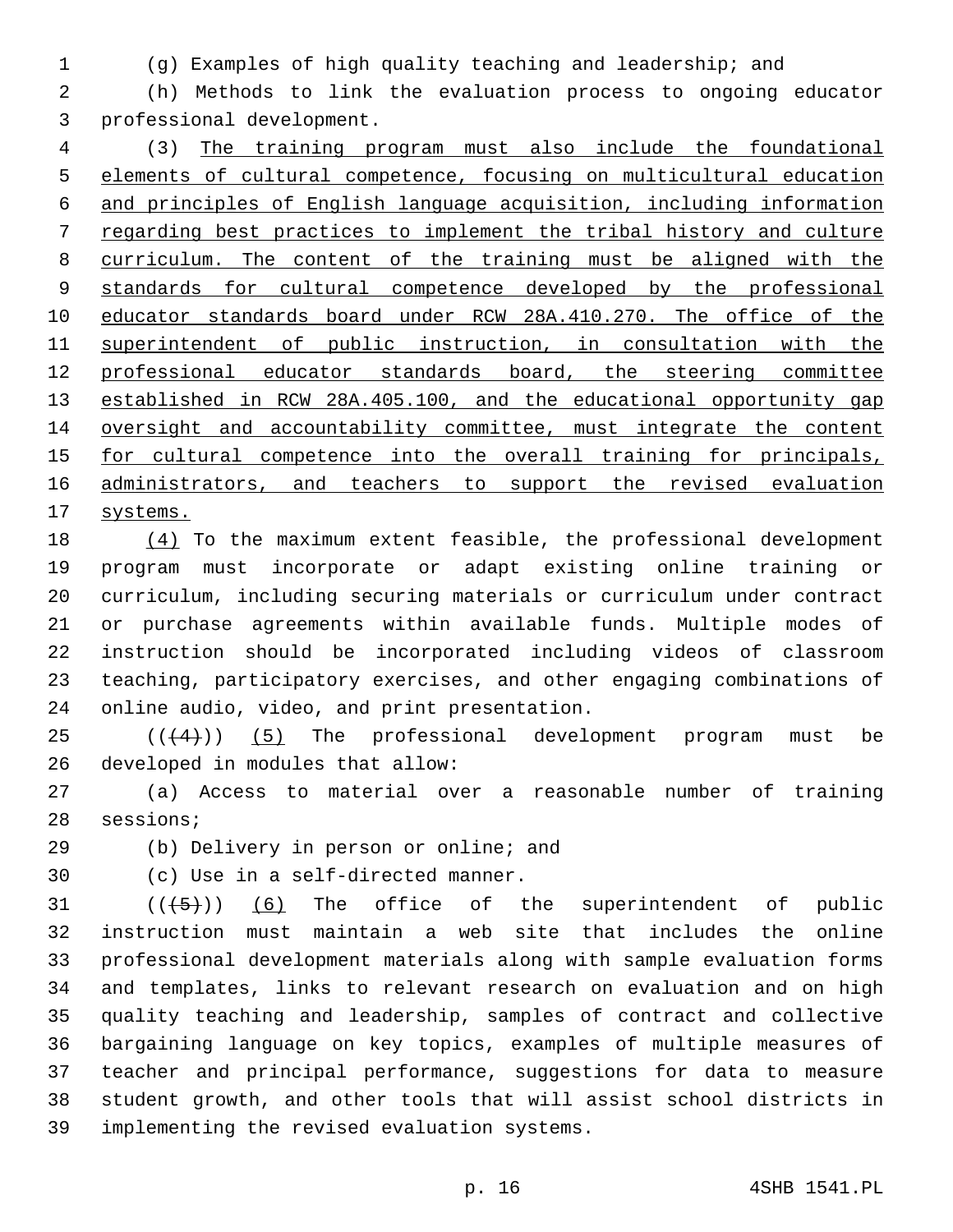$((+6))$  (7) The office of the superintendent of public instruction must identify the number of in-service training hours associated with each professional development module and develop a way for users to document their completion of the training. Documented completion of the training under this section is considered approved in-service training for the purposes of RCW 28A.415.020.7

 $((+7))$  (8) The office of the superintendent of public instruction shall periodically update the modules to reflect new topics and research on performance evaluation so that the training serves as an ongoing source of continuing education and professional 12 development.

13 (( $(48)$ )) (9) The office of the superintendent of public instruction shall work with the educational service districts to provide clearinghouse services for the identification and publication of professional development opportunities for teachers and principals 17 that align with performance evaluation criteria.

 **Sec. 203.** RCW 28A.405.120 and 2012 c 35 s 2 are each amended to 19 read as follows:

 (1) School districts shall require each administrator, each principal, or other supervisory personnel who has responsibility for evaluating classroom teachers or principals to have training in 23 evaluation procedures.

 (2) Before school district implementation of the revised evaluation systems required under RCW 28A.405.100, principals and administrators who have evaluation responsibilities must engage in professional development designed to implement the revised systems and maximize rater agreement. The professional development to support the revised evaluation systems must also include foundational elements of cultural competence, focusing on multicultural education and principles of English language acquisition.

 NEW SECTION. **Sec. 204.** A new section is added to chapter 33 28A.415 RCW to read as follows:

 (1) Subject to funds appropriated specifically for this purpose, the office of the superintendent of public instruction, in collaboration with the educational opportunity gap oversight and accountability committee, the professional educator standards board, colleges of education, and representatives from diverse communities

p. 17 4SHB 1541.PL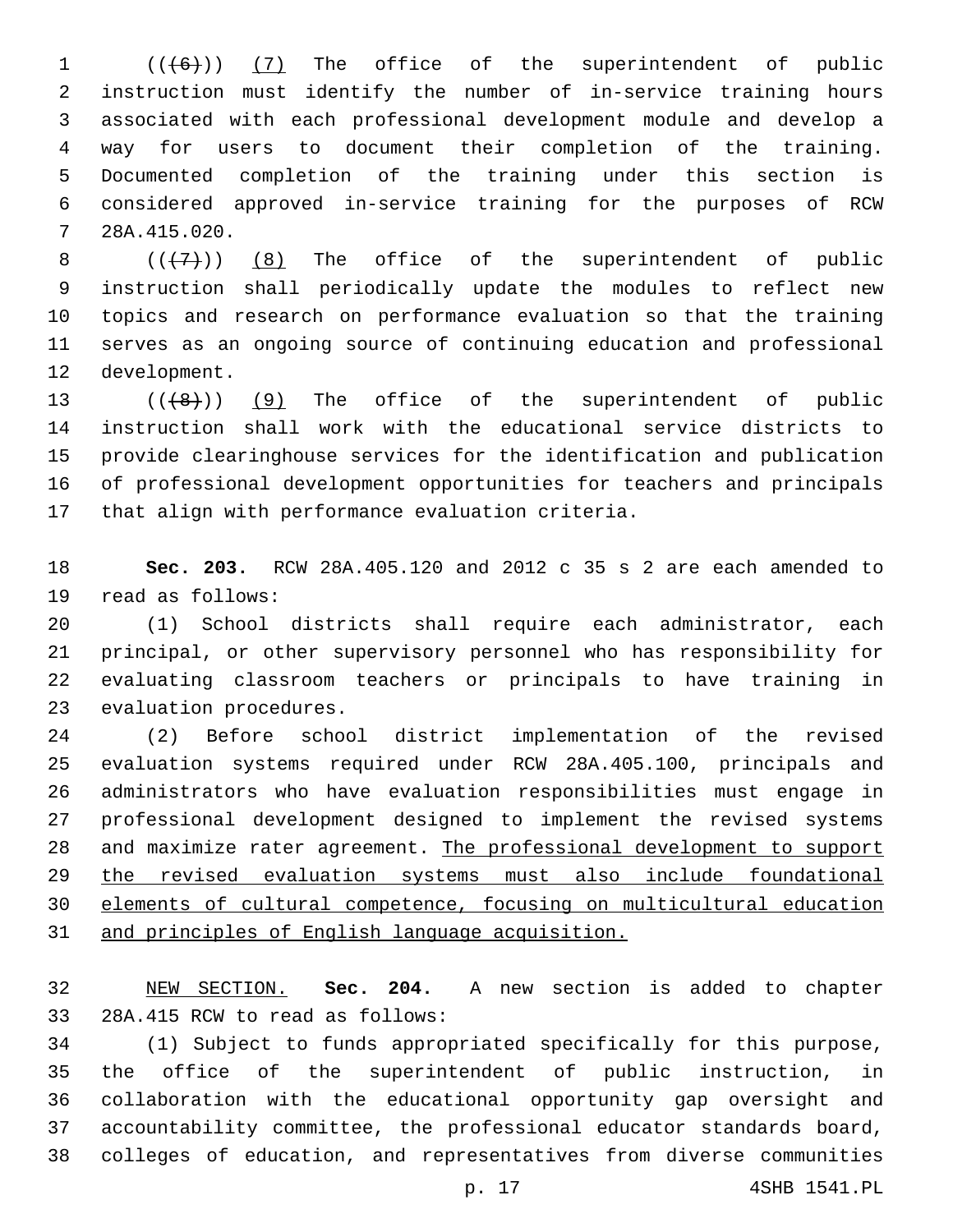and community-based organizations, must develop a content outline for professional development and training in cultural competence for 3 school staff.

 (2) The content of the cultural competence professional development and training must be aligned with the standards developed by the professional educator standards board under RCW 28A.410.270. The training program must also include the foundational elements of cultural competence, focusing on multicultural education and principles of English language acquisition, including information regarding best practices to implement the tribal history and culture curriculum.11

 (3) The cultural competence professional development and training must contain components that are appropriate for classified school staff and district administrators as well as certificated instructional staff and principals at the building level. The professional development and training must also contain components suitable for delivery by individuals from the local community or community-based organizations with appropriate expertise.

 (4) The legislature encourages educational service districts and school districts to use the cultural competence professional development and training developed under this section and provide opportunities for all school and school district staff to gain knowledge and skills in cultural competence, including in partnership 24 with their local communities.

 NEW SECTION. **Sec. 205.** A new section is added to chapter 26 28A.657 RCW to read as follows:

 Required action districts as provided in RCW 28A.657.030, and districts with schools that receive the federal school improvement grant under the American recovery and reinvestment act of 2009, and districts with schools identified by the superintendent of public instruction as priority or focus are strongly encouraged to provide the cultural competence professional development and training developed under RCW 28A.405.106, 28A.405.120, and section 204 of this act for classified, certificated instructional, and administrative staff of the school. The professional development and training may be delivered by an educational service district, through district in- service, or by another qualified provider, including in partnership 38 with the local community.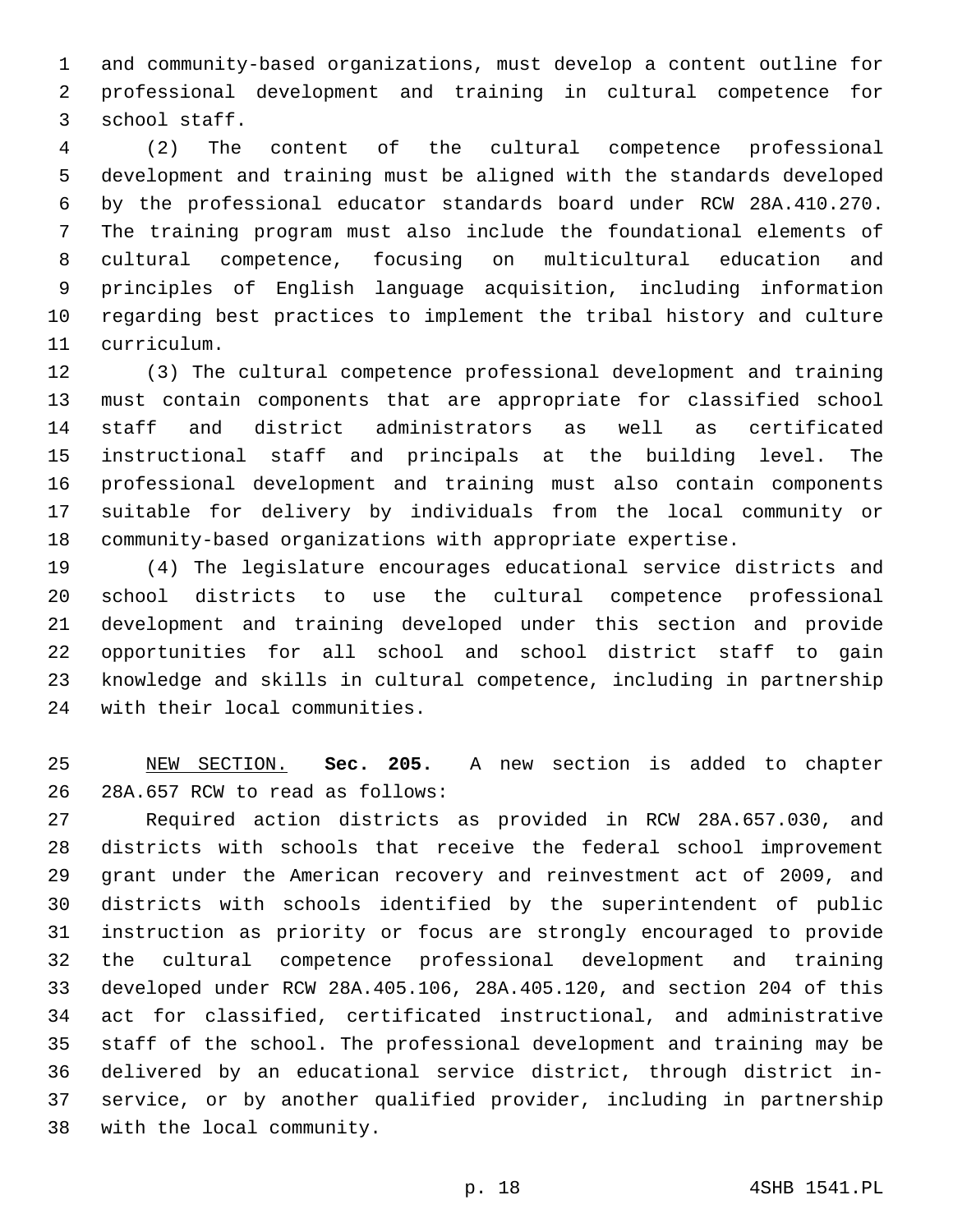#### **PART III**

## **INSTRUCTING ENGLISH LANGUAGE LEARNERS**

 **Sec. 301.** RCW 28A.180.040 and 2013 2nd sp.s. c 9 s 4 are each 4 amended to read as follows:

(1) Every school district board of directors shall:

 (a) Make available to each eligible pupil transitional bilingual instruction to achieve competency in English, in accord with rules of 8 the superintendent of public instruction;

 (b) Wherever feasible, ensure that communications to parents emanating from the schools shall be appropriately bilingual for those parents of pupils in the bilingual instruction program;

 (c) Determine, by administration of an English test approved by the superintendent of public instruction the number of eligible pupils enrolled in the school district at the beginning of a school year and thereafter during the year as necessary in individual cases;

 (d) Ensure that a student who is a child of a military family in transition and who has been assessed as in need of, or enrolled in, a bilingual instruction program, the receiving school shall initially honor placement of the student into a like program.

 (i) The receiving school shall determine whether the district's program is a like program when compared to the sending school's 22 program; and

 (ii) The receiving school may conduct subsequent assessments pursuant to RCW 28A.180.090 to determine appropriate placement and 25 continued enrollment in the program;

 (e) Before the conclusion of each school year, measure each eligible pupil's improvement in learning the English language by means of a test approved by the superintendent of public instruction;

 (f) Provide in-service training for teachers, counselors, and other staff, who are involved in the district's transitional bilingual program. Such training shall include appropriate instructional strategies for children of culturally different 33 backgrounds, use of curriculum materials, and program models; and

 (g) Make available a program of instructional support for up to two years immediately after pupils exit from the program, for exited pupils who need assistance in reaching grade-level performance in academic subjects even though they have achieved English proficiency for purposes of the transitional bilingual instructional program.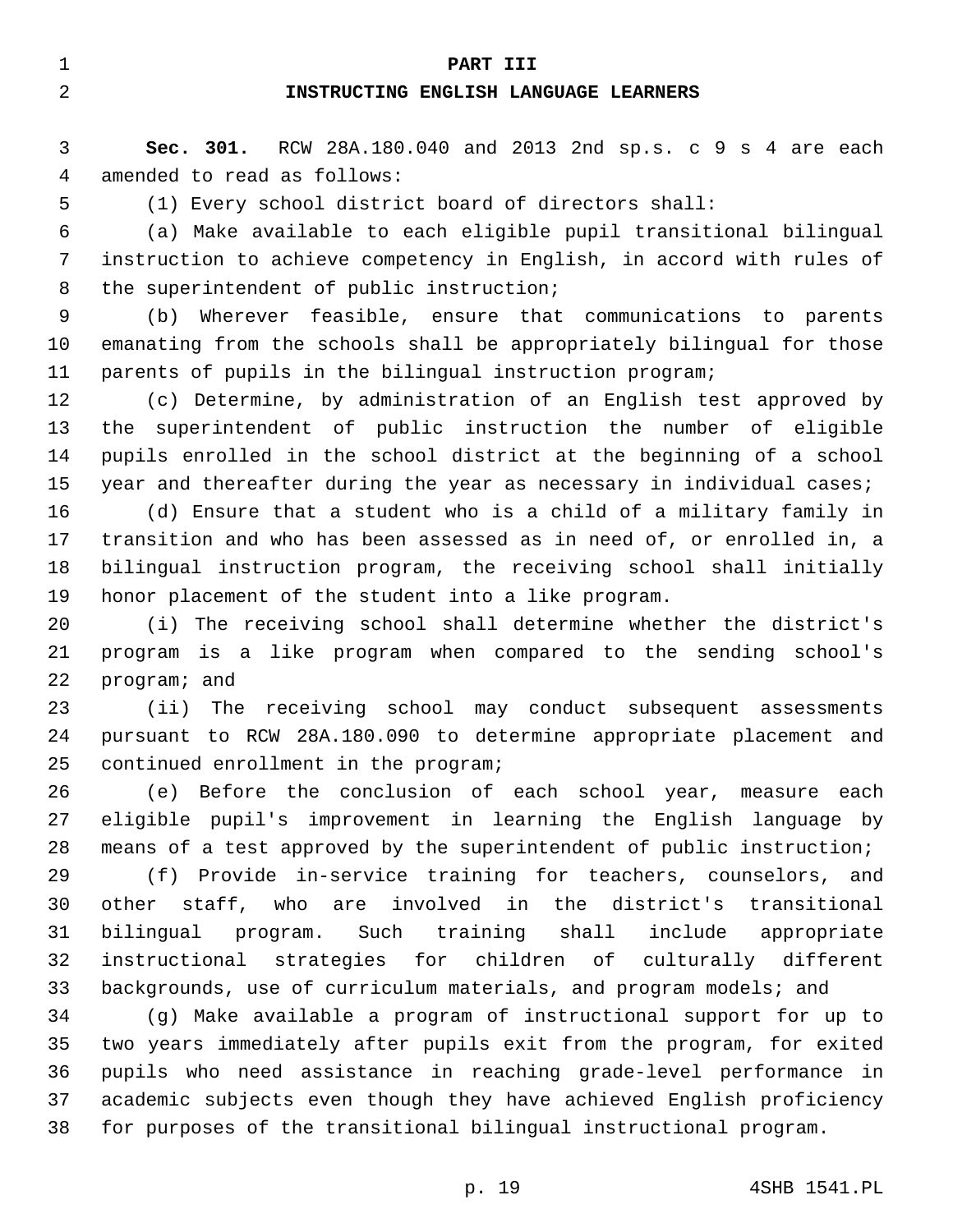(2) Beginning in the 2019-20 school year, all classroom teachers assigned using funds for the transitional bilingual instruction program to provide supplemental instruction for eligible pupils must hold an endorsement in bilingual education or English language learner, or both.

 (3) The definitions in Article II of RCW 28A.705.010 apply to 7 subsection  $(1)(d)$  of this section.

**PART IV**

## **ENGLISH LANGUAGE LEARNER ACCOUNTABILITY**

 **Sec. 401.** RCW 28A.180.090 and 2001 1st sp.s. c 6 s 2 are each 11 amended to read as follows:

 The superintendent of public instruction shall develop an evaluation system designed to measure increases in the English and academic proficiency of eligible pupils. When developing the system, 15 the superintendent shall:

 (1) Require school districts to assess potentially eligible pupils within ten days of registration using an English proficiency assessment or assessments as specified by the superintendent of public instruction. Results of these assessments shall be made available to both the superintendent of public instruction and the 21 school district;

 (2) Require school districts to annually assess all eligible pupils at the end of the school year using an English proficiency assessment or assessments as specified by the superintendent of public instruction. Results of these assessments shall be made available to both the superintendent of public instruction and the 27 school district;

 (3) Develop a system to evaluate increases in the English and academic proficiency of students who are, or were, eligible pupils. This evaluation shall include students when they are in the program and after they exit the program until they finish their K-12 career or transfer from the school district. The purpose of the evaluation system is to inform schools, school districts, parents, and the state of the effectiveness of the transitional bilingual programs in school and school districts in teaching these students English and other content areas, such as mathematics and writing; and

 (4) ((Report to the education and fiscal committees of the legislature by November 1, 2002, regarding the development of the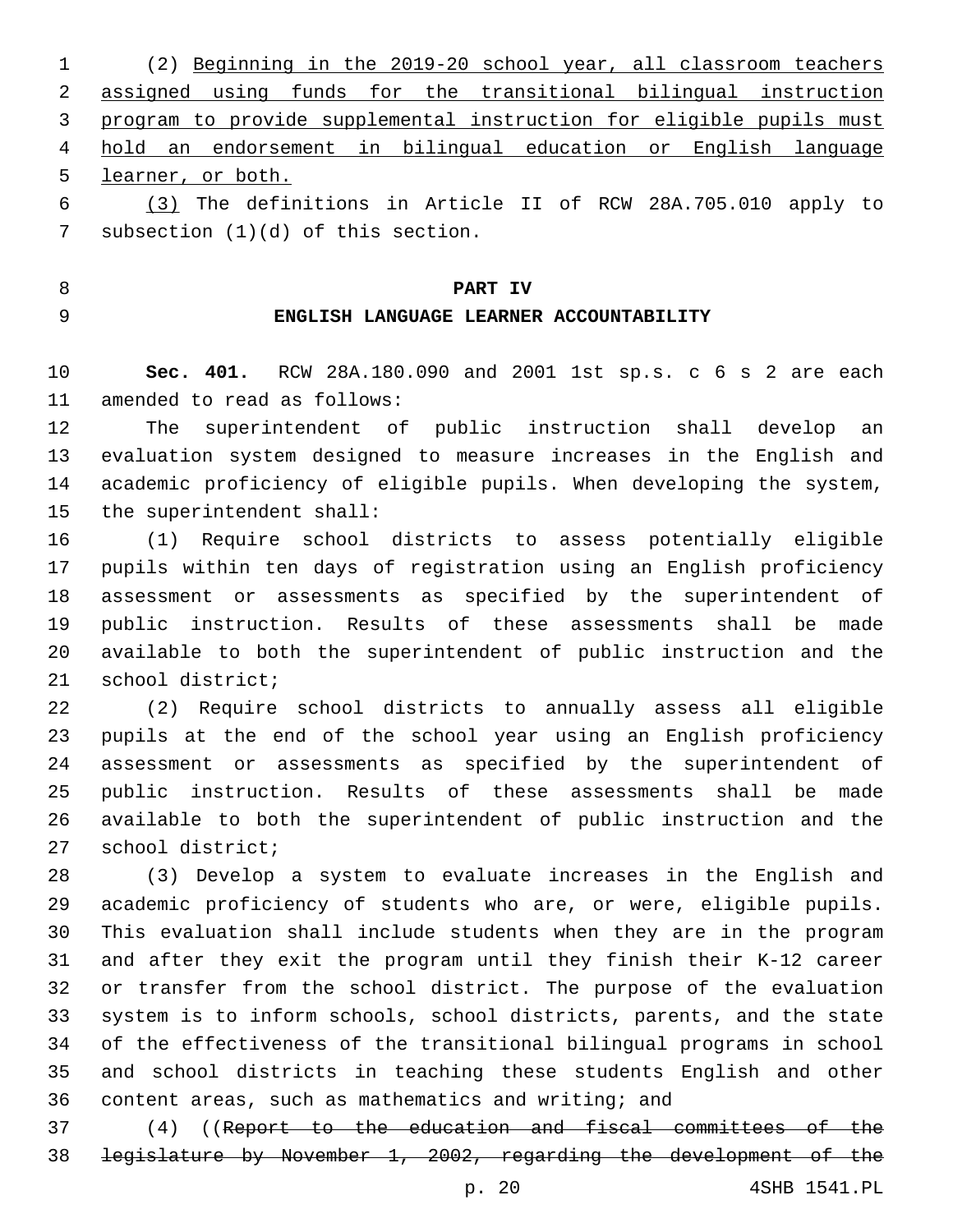systems described in this section and a timeline for the full 2 implementation of those systems. The legislature shall approve and provide funding for the evaluation system in subsection (3) of this section before any implementation of the system developed under 5 subsection (3) of this section may occur.)) Subject to funds appropriated specifically for this purpose, provide school districts with technical assistance and support in selecting research-based program models, instructional materials, and professional development for program staff, including disseminating information about best practices and innovative programs. The information must include research about the differences between conversational language proficiency, academic language proficiency, and subject-specific language proficiency and the implications this research has on instructional practices and evaluation of program effectiveness.

 NEW SECTION. **Sec. 402.** A new section is added to chapter 16 28A.657 RCW to read as follows:

 At the beginning of each school year, the office of the superintendent of public instruction shall identify schools in the top five percent of schools with the highest percent growth during the previous two school years in enrollment of English language learner students as compared to previous enrollment trends. The office shall notify the identified schools, and the school districts in which the schools are located are strongly encouraged to provide the cultural competence professional development and training developed under RCW 28A.405.106, 28A.405.120, and section 204 of this act for classified, certificated instructional, and administrative staff of the schools. The professional development and training may be delivered by an educational service district, through district in- service, or by another qualified provider, including in partnership 30 with the local community.

- 
- 

## **PART V DISAGGREGATED STUDENT DATA**

 **Sec. 501.** RCW 28A.300.042 and 2013 2nd sp.s. c 18 s 307 are each 34 amended to read as follows:

 (1) Beginning with the 2017-18 school year, and using the phase-in provided in subsection (2) of this section, the superintendent of

public instruction must collect and school districts must submit all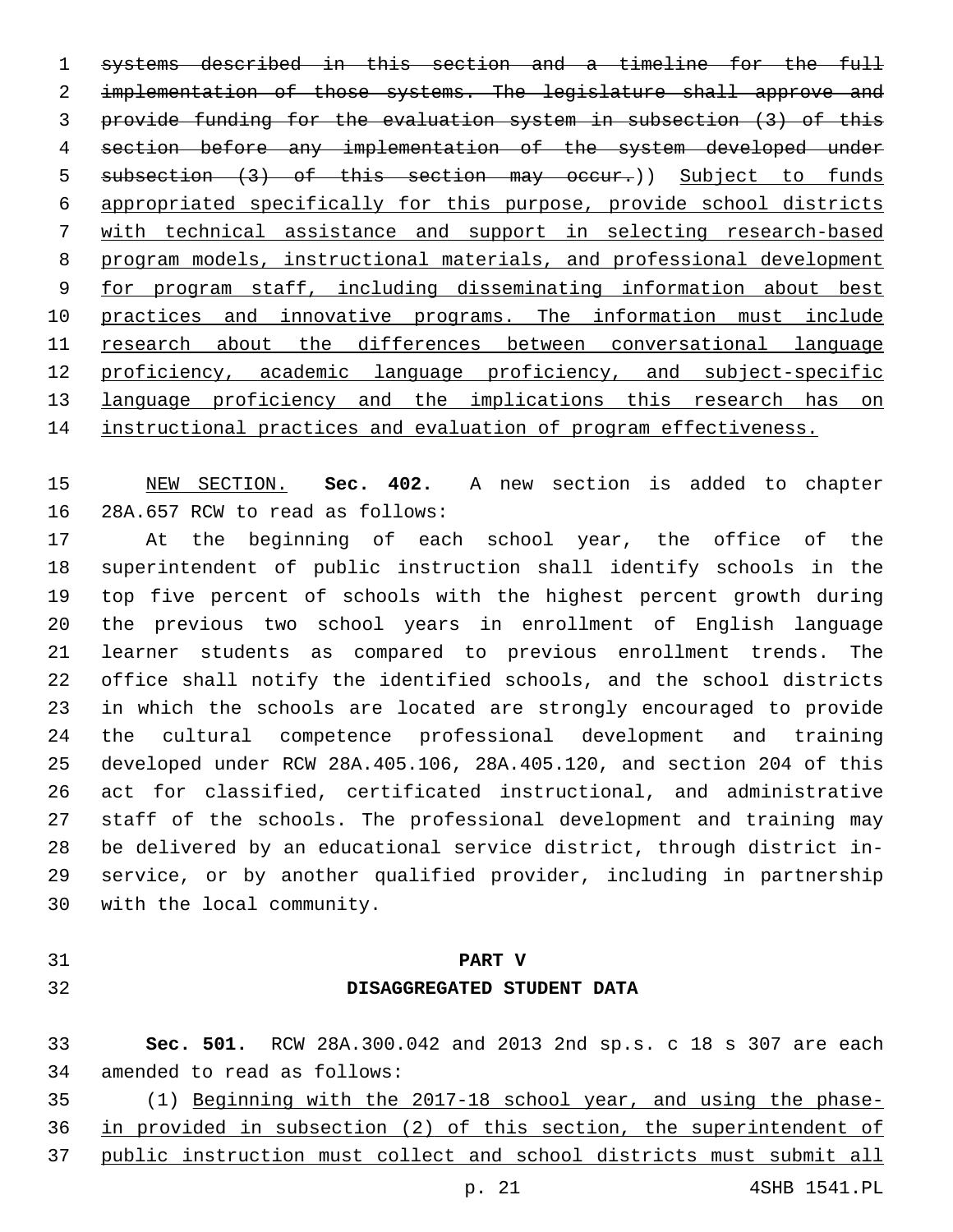student-level data using the United States department of education 2007 race and ethnicity reporting guidelines, including the subracial and subethnic categories within those guidelines, with the following modifications:4 (a) Further disaggregation of the Black category to differentiate students of African origin and students native to the United States with African ancestors; (b) Further disaggregation of countries of origin for Asian students; (c) Further disaggregation of the White category to include subethnic categories for Eastern European nationalities that have significant populations in Washington; and (d) For students who report as multiracial, collection of their 14 racial and ethnic combination of categories. 15 (2) Beginning with the 2017-18 school year, school districts shall collect student-level data as provided in subsection (1) of this section for all newly enrolled students, including transfer students. When the students enroll in a different school within the 19 district, school districts shall resurvey the newly enrolled students for whom subracial and subethnic categories were not previously collected. School districts may resurvey other students. (3) All student data-related reports required of the superintendent of public instruction in this title must be disaggregated by at least the following subgroups of students: White, Black, Hispanic, American Indian/Alaskan Native, Asian, Pacific Islander/Hawaiian Native, low income, transitional bilingual, migrant, special education, and students covered by section 504 of the federal rehabilitation act of 1973, as amended (29 U.S.C. Sec. 794).29  $((+2+))$   $(4)$  All student data-related reports ((required of)) prepared by the superintendent of public instruction regarding 32 student suspensions and expulsions as required ((in RCW 28A.300.046)) under this title are subject to disaggregation by subgroups including:34 35 (a) Gender; 36 (b) Foster care; (c) Homeless, if known;37

- (d) School district;38
- (e) School;39
- 40 (f) Grade level;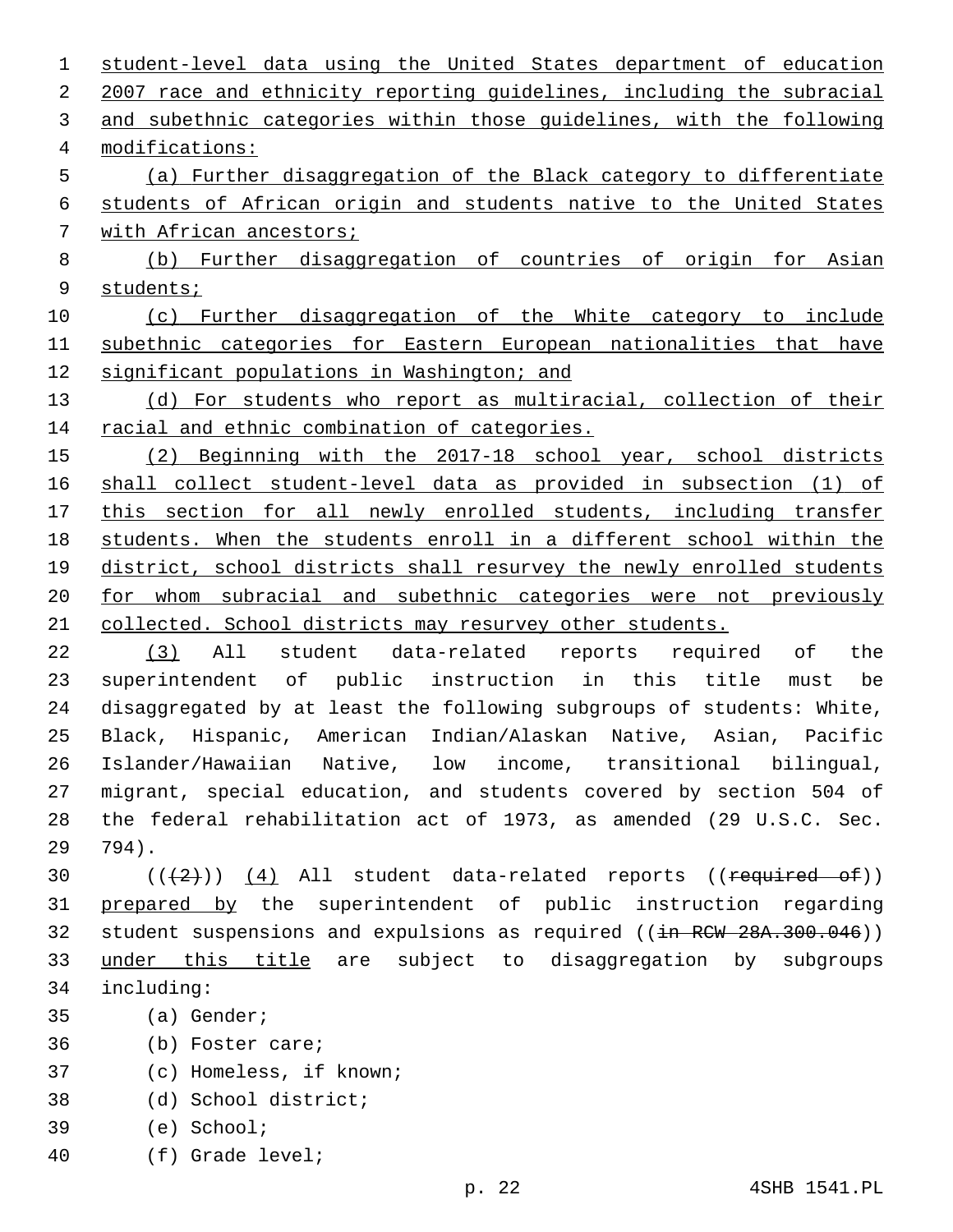(g) Behavior infraction code, including:1 2 (i) Bullying; (ii) Tobacco;3 (iii) Alcohol;4 5 (iv) Illicit drug; (v) Fighting without major injury;6 7 (vi) Violence without major injury; 8 (vii) Violence with major injury; 9 (viii) Possession of a weapon; and 10 (ix) Other behavior resulting from a short-term or long-term 11 suspension, expulsion, or interim alternative education setting 12 intervention; 13 (h) Intervention applied, including: 14 (i) Short-term suspension; 15 (ii) Long-term suspension; 16 (iii) Emergency expulsion; 17 (iv) Expulsion; 18 (v) Interim alternative education settings; 19 (vi) No intervention applied; and 20 (vii) Other intervention applied that is not described in this 21 subsection  $((+2))$   $(4)(h)$ ; 22 (i) Number of days a student is suspended or expelled, to be 23 counted in half or full days; and 24 (j) Any other categories added at a future date by the data 25 governance group.  $26$  ( $(\frac{43}{})$ ) (5) All student data-related reports required of the 27 superintendent of public instruction regarding student suspensions 28 and expulsions as required in RCW 28A.300.046 are subject to cross-29 tabulation at a minimum by the following: 30 (a) School and district; 31 (b) Race, low income, special education, transitional bilingual, 32 migrant, foster care, homeless, students covered by section 504 of 33 the federal rehabilitation act of 1973, as amended (29 U.S.C. Sec. 34 794), and categories to be added in the future; 35 (c) Behavior infraction code; and (d) Intervention applied.36 37 (6) The K-12 data governance group shall develop the data 38 protocols and guidance for school districts in the collection of data 39 as required under this section, and the office of the superintendent 40 of public instruction shall modify the statewide student data system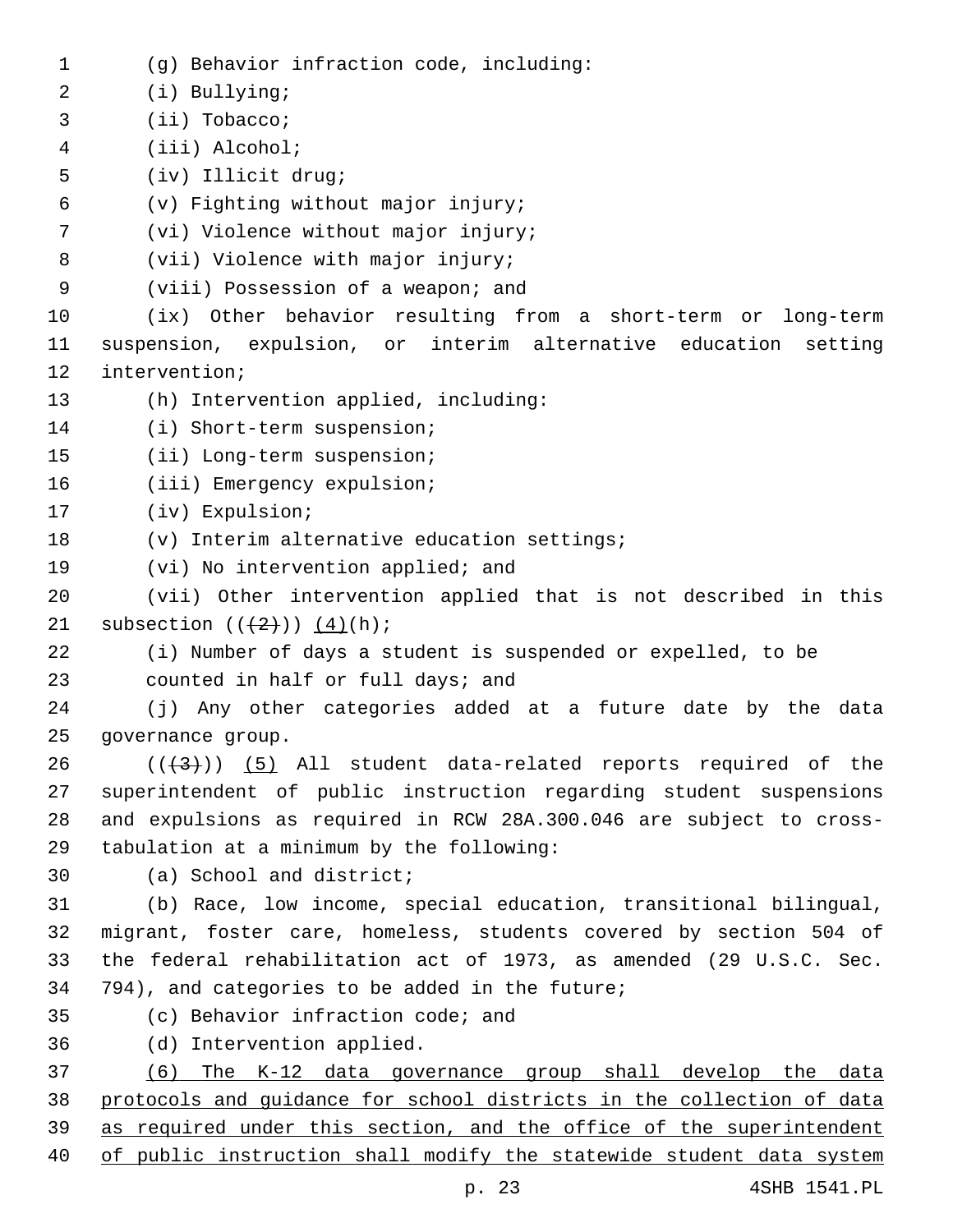as needed. The office of the superintendent of public instruction 2 shall also incorporate training for school staff on best practices for collection of data on student race and ethnicity in other training or professional development related to data provided by the 5 office.

 NEW SECTION. **Sec. 502.** Subject to the availability of amounts appropriated for this specific purpose, the office of the superintendent of public instruction shall convene a task force to review the United States department of education 2007 race and ethnicity reporting guidelines and develop race and ethnicity guidance for the state. The task force must include representatives from the educational opportunity gap oversight and accountability committee, the ethnic commissions, the governor's office of Indian affairs, and a diverse group of parents. The guidance must clarify for students and families why information about race and ethnicity is collected and how students and families can help school administrators properly identify them. The guidance must also describe the best practices for school administrators to use when identifying the race and ethnicity of students and families. The task force must use the United States census and the American community survey in the development of the guidance.

 **Sec. 503.** RCW 28A.300.505 and 2015 c 210 s 2 are each amended to read as follows:23

 (1) The office of the superintendent of public instruction shall develop standards for school data systems that focus on validation and verification of data entered into the systems to ensure accuracy and compatibility of data. The standards shall address but are not 28 limited to the following topics:

29 (a) Date validation;

 (b) Code validation, which includes gender, race or ethnicity, 31 and other code elements;

32 (c) Decimal and integer validation; and

 (d) Required field validation as defined by state and federal 34 requirements.

 (2) The superintendent of public instruction shall develop a reporting format and instructions for school districts to collect and 37 submit data that must include: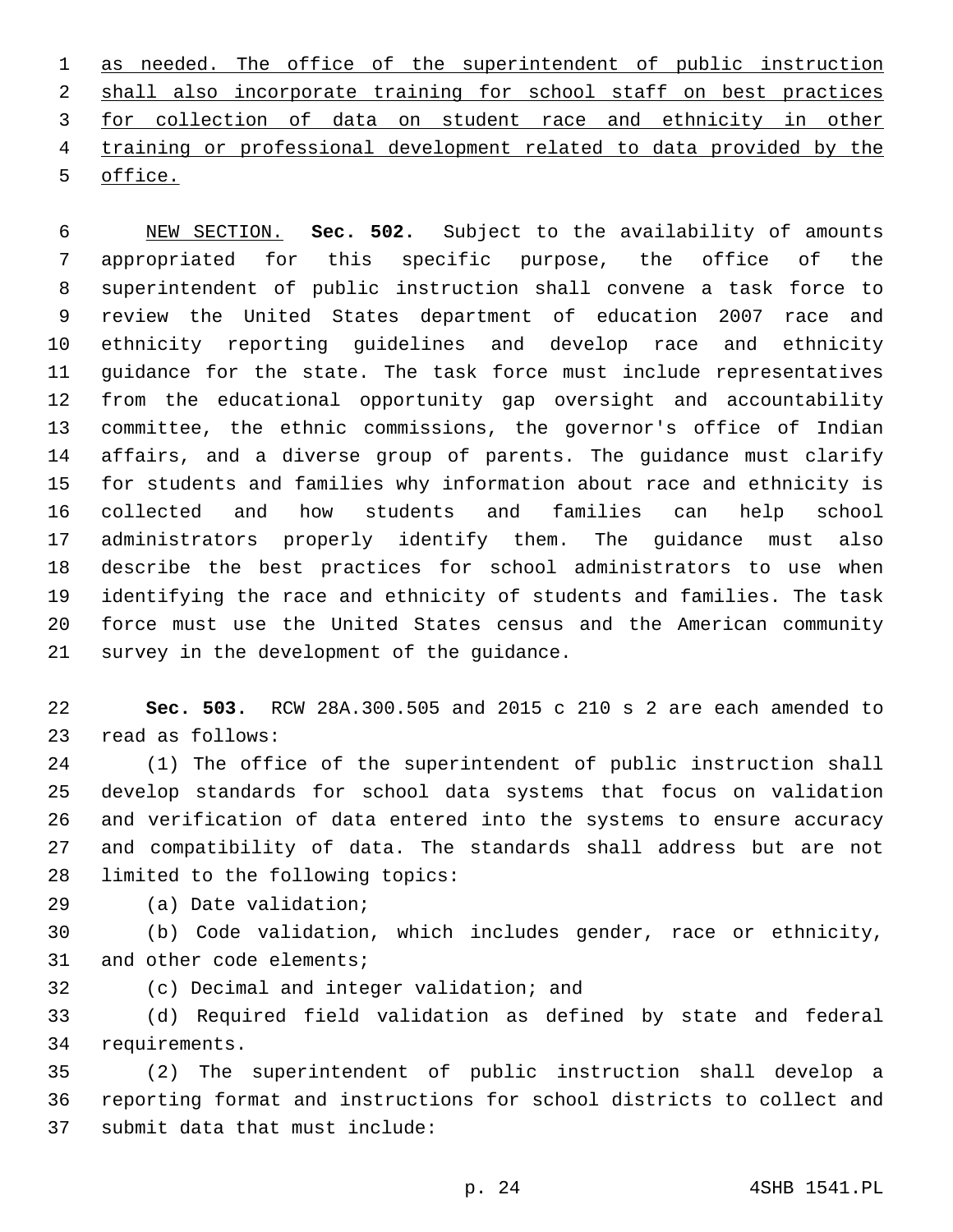(a) Data on student demographics that is disaggregated ((by distinct ethnic categories within racial subgroups so that analyses may be conducted on student achievement using the disaggregated 4 data)) as required by RCW 28A.300.042; and

 (b) Starting no later than the 2016-17 school year, data on students from military families. The K-12 data governance group established in RCW 28A.300.507 must develop best practice guidelines for the collection and regular updating of this data on students from military families. Collection and updating of this data must use the United States department of education 2007 race and ethnicity reporting guidelines, including the subracial and subethnic categories within those guidelines, with the following modifications:

 (i) Further disaggregation of the Black category to differentiate students of African origin and students native to the United States 15 with African ancestors;

 (ii) Further disaggregation of countries of origin for Asian 17 students;

 (iii) Further disaggregation of the White category to include subethnic categories for Eastern European nationalities that have 20 significant populations in Washington; and

 (iv) For students who report as multiracial, collection of their 22 racial and ethnic combination of categories.

 (3) For the purposes of this section, "students from military families" means the following categories of students, with data to be collected and submitted separately for each category:

 (a) Students with a parent or guardian who is a member of the 27 active duty United States armed forces; and

 (b) Students with a parent or guardian who is a member of the reserves of the United States armed forces or a member of the 30 Washington national guard.

 NEW SECTION. **Sec. 504.** (1) To increase the visibility of the opportunity gap in schools with small subgroups of students and to hold schools accountable to individual student-level support, by August 1, 2016, the office of the superintendent of public instruction, in cooperation with the K-12 data governance group established within the office of the superintendent of public instruction, the education data center established within the office of financial management, and the state board of education, shall adopt a rule that the only student data that should not be reported

p. 25 4SHB 1541.PL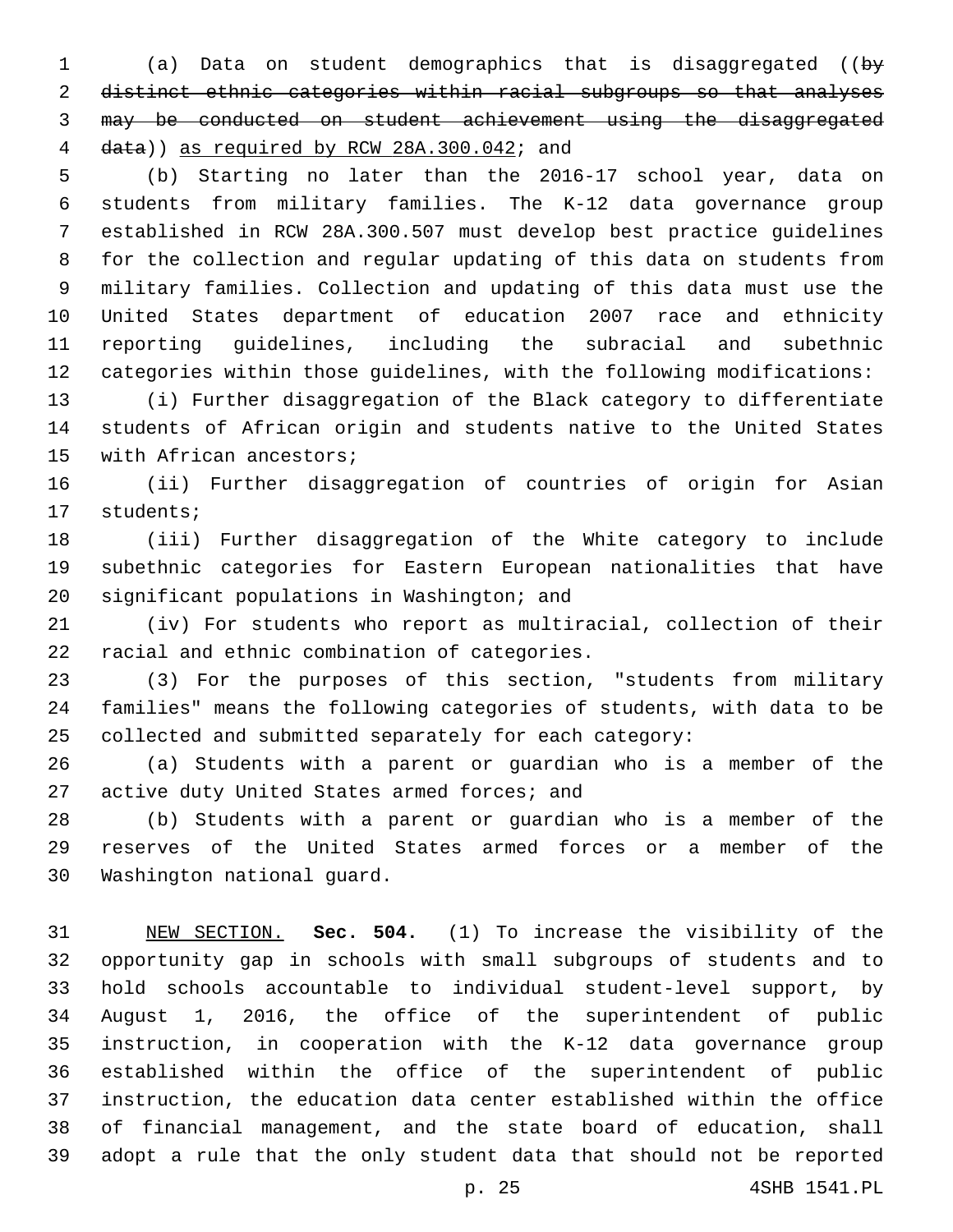for public reporting and accountability is data where the school or district has fewer than ten students in a grade level or student 3 subgroup.

(2) This section expires August 1, 2017.4

## **PART VI**

## **RECRUITMENT AND RETENTION OF EDUCATORS**

 **Sec. 601.** RCW 28A.300.507 and 2009 c 548 s 203 are each amended 8 to read as follows:

 (1) A K-12 data governance group shall be established within the office of the superintendent of public instruction to assist in the design and implementation of a K-12 education data improvement system for financial, student, and educator data. It is the intent that the data system reporting specifically serve requirements for teachers, parents, superintendents, school boards, the office of the superintendent of public instruction, the legislature, and the 16 public.

 (2) The K-12 data governance group shall include representatives of the education data center, the office of the superintendent of public instruction, the legislative evaluation and accountability program committee, the professional educator standards board, the state board of education, and school district staff, including information technology staff. Additional entities with expertise in education data may be included in the K-12 data governance group.

(3) The K-12 data governance group shall:

 (a) Identify the critical research and policy questions that need to be addressed by the K-12 education data improvement system;

 (b) Identify reports and other information that should be made available on the internet in addition to the reports identified in 29 subsection (5) of this section;

 (c) Create a comprehensive needs requirement document detailing the specific information and technical capacity needed by school districts and the state to meet the legislature's expectations for a comprehensive K-12 education data improvement system as described under RCW 28A.655.210;34

 (d) Conduct a gap analysis of current and planned information compared to the needs requirement document, including an analysis of the strengths and limitations of an education data system and programs currently used by school districts and the state, and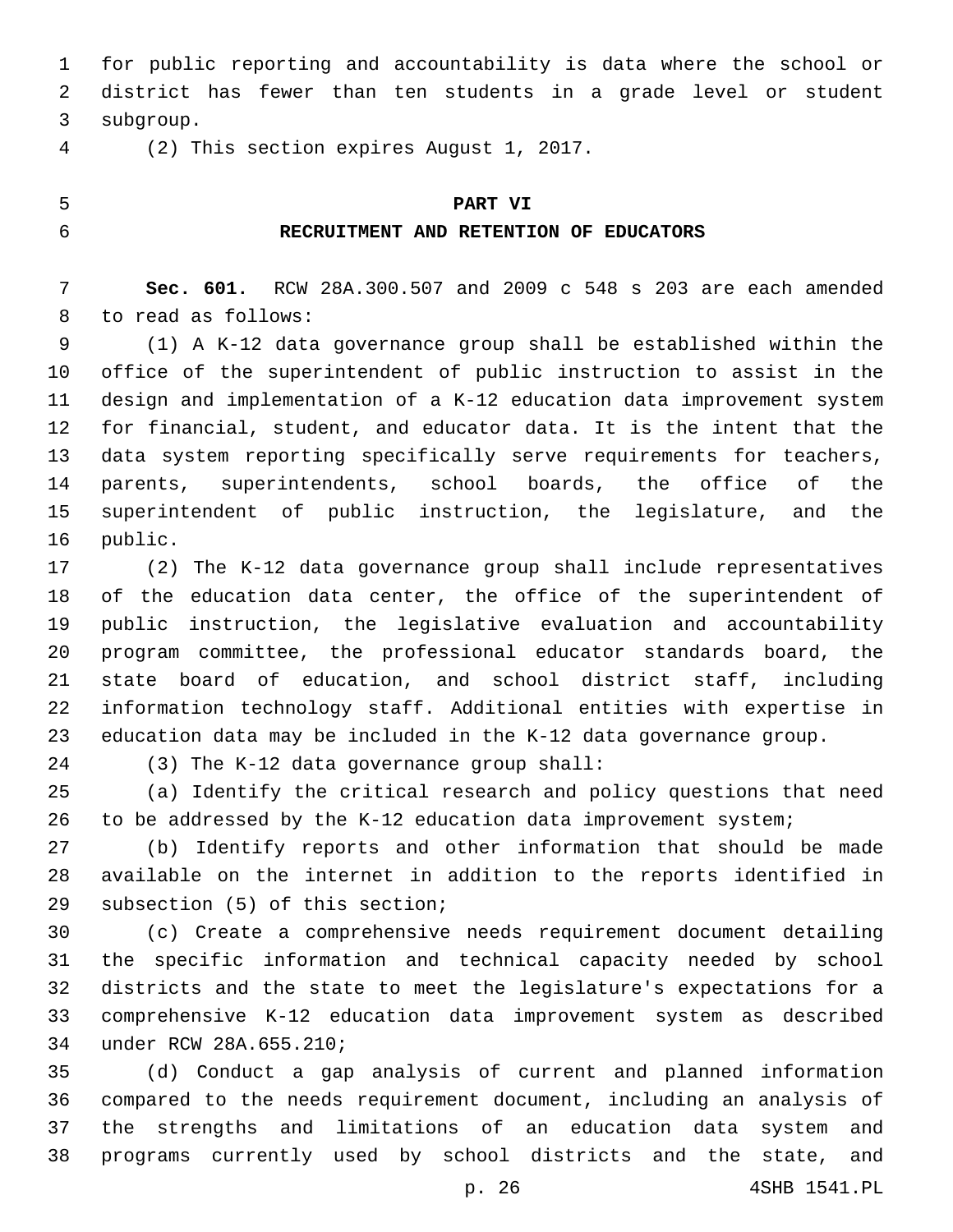specifically the gap analysis must look at the extent to which the existing data can be transformed into canonical form and where existing software can be used to meet the needs requirement document;

 (e) Focus on financial and cost data necessary to support the new K-12 financial models and funding formulas, including any necessary changes to school district budgeting and accounting, and on assuring the capacity to link data across financial, student, and educator 8 systems; and

 (f) Define the operating rules and governance structure for K-12 data collections, ensuring that data systems are flexible and able to adapt to evolving needs for information, within an objective and orderly data governance process for determining when changes are needed and how to implement them. Strong consideration must be made to the current practice and cost of migration to new requirements. The operating rules should delineate the coordination, delegation, and escalation authority for data collection issues, business rules, and performance goals for each K-12 data collection system, 18 including:

 (i) Defining and maintaining standards for privacy and 20 confidentiality;

21 (ii) Setting data collection priorities;

(iii) Defining and updating a standard data dictionary;

(iv) Ensuring data compliance with the data dictionary;

(v) Ensuring data accuracy; and

 (vi) Establishing minimum standards for school, student, financial, and teacher data systems. Data elements may be specified "to the extent feasible" or "to the extent available" to collect more and better data sets from districts with more flexible software. Nothing in RCW 43.41.400, this section, or RCW 28A.655.210 should be construed to require that a data dictionary or reporting should be hobbled to the lowest common set. The work of the K-12 data governance group must specify which data are desirable. Districts that can meet these requirements shall report the desirable data. Funding from the legislature must establish which subset data are 35 absolutely required.

 (4)(a) The K-12 data governance group shall provide updates on its work as requested by the education data center and the legislative evaluation and accountability program committee.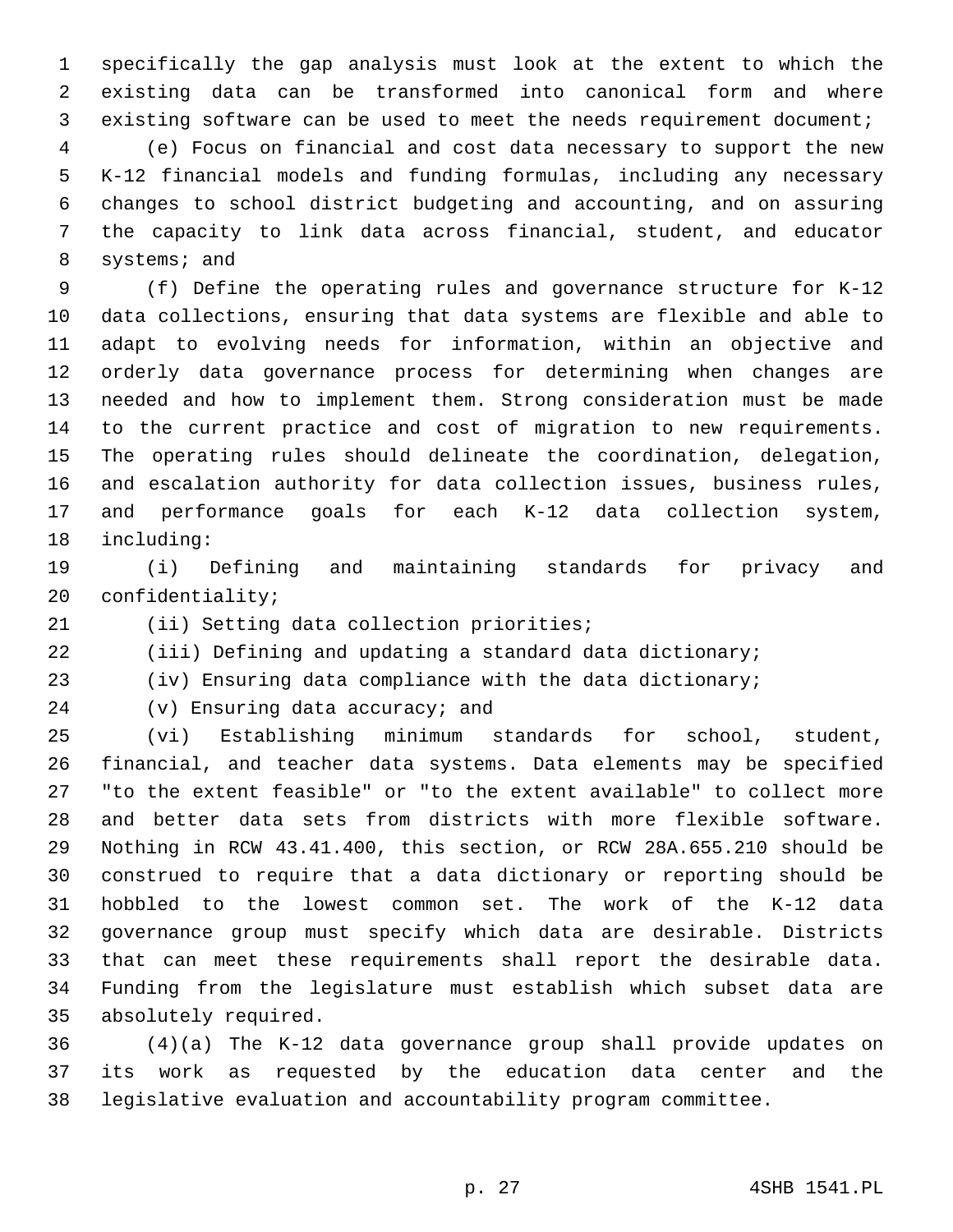(b) The work of the K-12 data governance group shall be periodically reviewed and monitored by the educational data center and the legislative evaluation and accountability program committee.

 (5) To the extent data is available, the office of the superintendent of public instruction shall make the following minimum reports available on the internet. The reports must either be run on demand against current data, or, if a static report, must have been 8 run against the most recent data:

 (a) The percentage of data compliance and data accuracy by school 10 district;

 (b) The magnitude of spending per student, by student estimated by the following algorithm and reported as the detailed summation of 13 the following components:

 (i) An approximate, prorated fraction of each teacher or human resource element that directly serves the student. Each human resource element must be listed or accessible through online 17 tunneling in the report;

 (ii) An approximate, prorated fraction of classroom or building 19 costs used by the student;

 (iii) An approximate, prorated fraction of transportation costs 21 used by the student; and

 (iv) An approximate, prorated fraction of all other resources within the district. District-wide components should be disaggregated 24 to the extent that it is sensible and economical;

 (c) The cost of K-12 basic education, per student, by student, by school district, estimated by the algorithm in (b) of this subsection, and reported in the same manner as required in (b) of 28 this subsection;

 (d) The cost of K-12 special education services per student, by student receiving those services, by school district, estimated by the algorithm in (b) of this subsection, and reported in the same 32 manner as required in (b) of this subsection;

 (e) Improvement on the statewide assessments computed as both a percentage change and absolute change on a scale score metric by district, by school, and by teacher that can also be filtered by a student's length of full-time enrollment within the school district;

 (f) Number of K-12 students per classroom teacher on a per 38 teacher basis;

 (g) Number of K-12 classroom teachers per student on a per 40 student basis;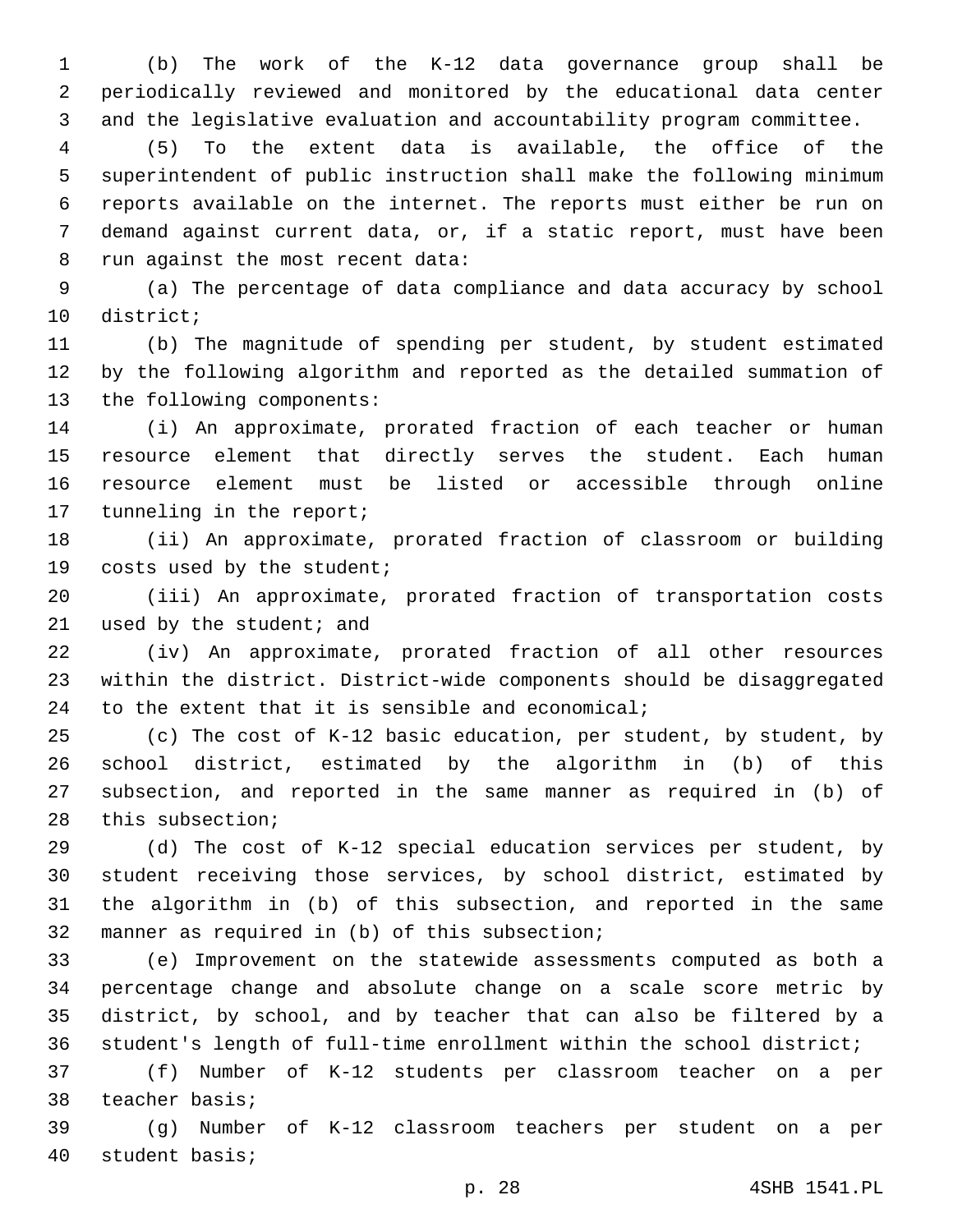(h) Percentage of a classroom teacher per student on a per 2 student basis; ((and))

 (i) Percentage of classroom teachers per school district and per school disaggregated as described in RCW 28A.300.042(1) for student-5 level data;

 (j) Average length of service of classroom teachers per school district and per school disaggregated as described in RCW 8 28A.300.042(1) for student-level data; and

 (k) The cost of K-12 education per student by school district 10 sorted by federal, state, and local dollars.

 (6) The superintendent of public instruction shall submit a preliminary report to the legislature by November 15, 2009, including the analyses by the K-12 data governance group under subsection (3) of this section and preliminary options for addressing identified gaps. A final report, including a proposed phase-in plan and preliminary cost estimates for implementation of a comprehensive data improvement system for financial, student, and educator data shall be submitted to the legislature by September 1, 2010.

 (7) All reports and data referenced in this section and RCW 43.41.400 and 28A.655.210 shall be made available in a manner consistent with the technical requirements of the legislative evaluation and accountability program committee and the education data center so that selected data can be provided to the legislature, 24 governor, school districts, and the public.

 (8) Reports shall contain data to the extent it is available. All reports must include documentation of which data are not available or are estimated. Reports must not be suppressed because of poor data accuracy or completeness. Reports may be accompanied with documentation to inform the reader of why some data are missing or 30 inaccurate or estimated.

# **PART VII**

## **TRANSITIONS**

 NEW SECTION. **Sec. 701.** A new section is added to chapter 43.215 34 RCW to read as follows:

 The department, in collaboration with the office of the superintendent of public instruction, shall create a community information and involvement plan to inform home-based, tribal, and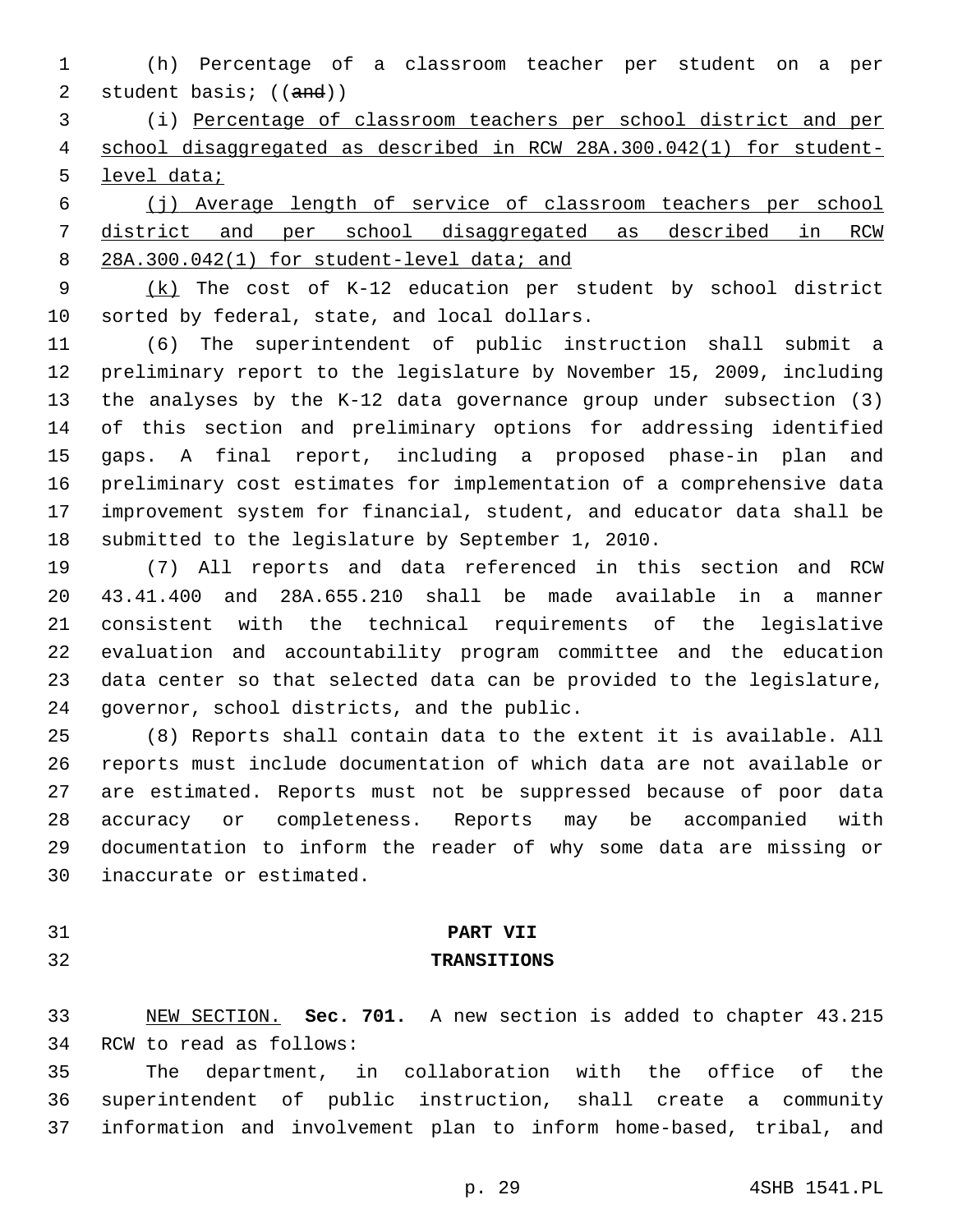family early learning providers of the early achievers program under 2 RCW 43.215.100.

## **PART VIII**

## **INTEGRATED STUDENT SERVICES AND FAMILY ENGAGEMENT**

 NEW SECTION. **Sec. 801.** A new section is added to chapter 28A.300 RCW to read as follows:6

 (1) Subject to the availability of amounts appropriated for this specific purpose, the Washington integrated student supports protocol is established. The protocol shall be developed by the center for the improvement of student learning, established in RCW 28A.300.130, based on the framework described in this section. The purposes of the 12 protocol include:

 (a) Supporting a school-based approach to promoting the success of all students by coordinating academic and nonacademic supports to reduce barriers to academic achievement and educational attainment;

 (b) Fulfilling a vision of public education where educators focus on education, students focus on learning, and auxiliary supports 18 enable teaching and learning to occur unimpeded;

 (c) Encouraging the creation, expansion, and quality improvement of community-based supports that can be integrated into the academic 21 environment of schools and school districts;

 (d) Increasing public awareness of the evidence showing that academic outcomes are a result of both academic and nonacademic 24 factors; and

 (e) Supporting statewide and local organizations in their efforts to provide leadership, coordination, technical assistance, professional development, and advocacy to implement high-quality, evidence-based, student-centered, coordinated approaches throughout 29 the state.

 (2)(a) The Washington integrated student supports protocol must be sufficiently flexible to adapt to the unique needs of schools and districts across the state, yet sufficiently structured to provide all students with the individual support they need for academic 34 success.

 (b) The essential framework of the Washington integrated student 36 supports protocol includes:

 (i) Needs assessments: A needs assessment must be conducted for all at-risk students in order to develop or identify the needed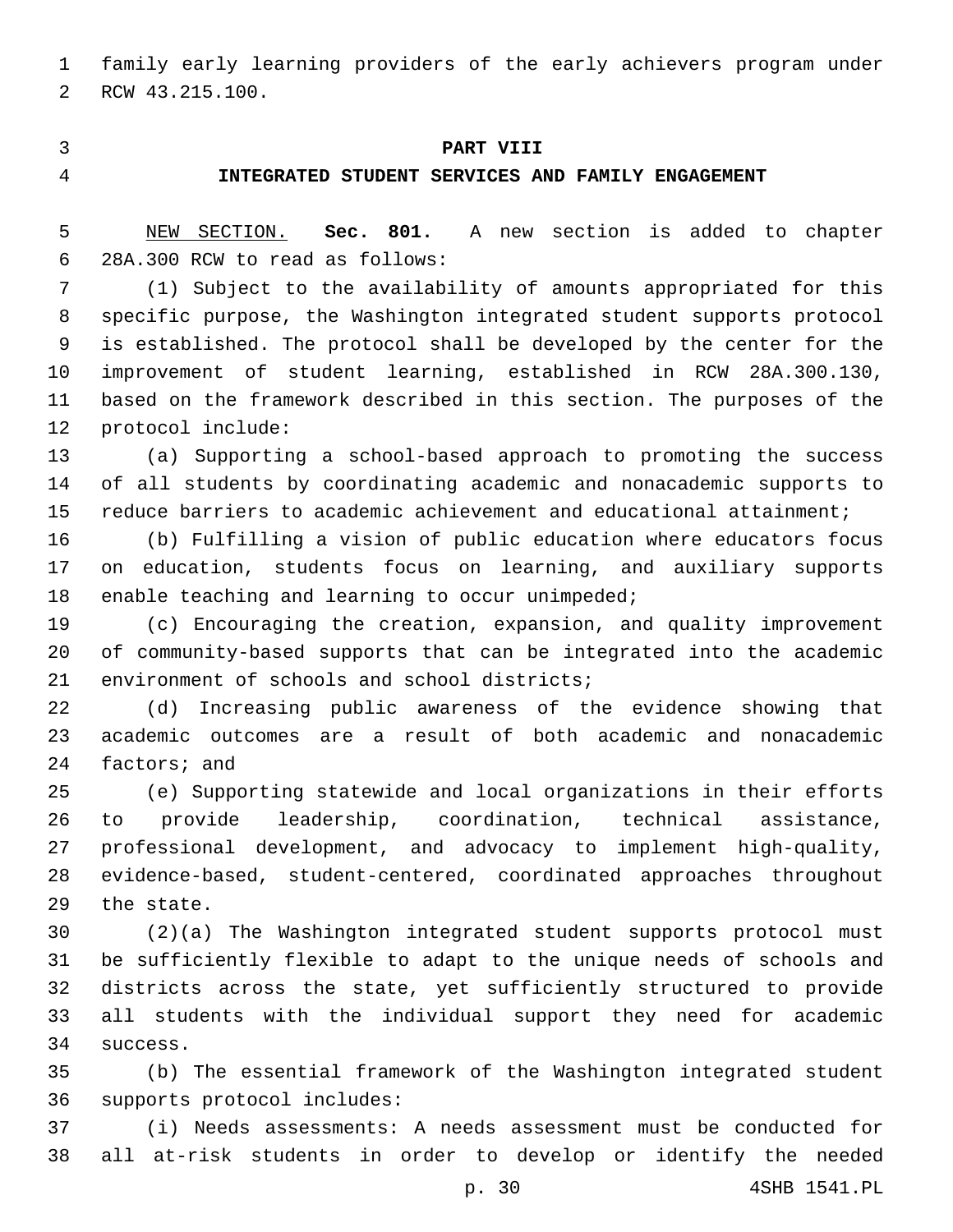academic and nonacademic supports within the students' school and community. These supports must be coordinated to provide students with a package of mutually reinforcing supports designed to meet the 4 individual needs of each student.

 (ii) Integration and coordination: The school and district leadership and staff must develop close relationships with providers of academic and nonacademic supports to enhance the effectiveness of 8 the protocol.

 (iii) Community partnerships: Community partners must be engaged to provide nonacademic supports to reduce barriers to students' academic success, including supports to students' families.

 (iv) Data driven: Students' needs and outcomes must be tracked over time to determine student progress and evolving needs.

 (c) The framework must facilitate the ability of any academic or nonacademic provider to support the needs of at-risk students, including, but not limited to: Out-of-school providers, social workers, mental health counselors, physicians, dentists, speech 18 therapists, and audiologists.

 NEW SECTION. **Sec. 802.** (1) The legislature intends to integrate the delivery of various academic and nonacademic programs and services through a single protocol. This coordination and consolidation of assorted services, such as expanded learning opportunities, mental health, medical screening, and access to food and housing, is intended to reduce barriers to academic achievement and educational attainment by weaving together existing public and private resources needed to support student success in school.

 (2) Subject to the availability of amounts appropriated for this specific purpose, the office of the superintendent of public instruction shall create a work group to determine how to best implement the framework described in section 801 of this act 31 throughout the state.

 (3) The work group must be composed of the following members, who must reflect the geographic diversity across the state:

 (a) The superintendent of public instruction or the 35 superintendent's designee;

 (b) Three principals and three superintendents representing districts with diverse characteristics, selected by state associations of principals and superintendents, respectively;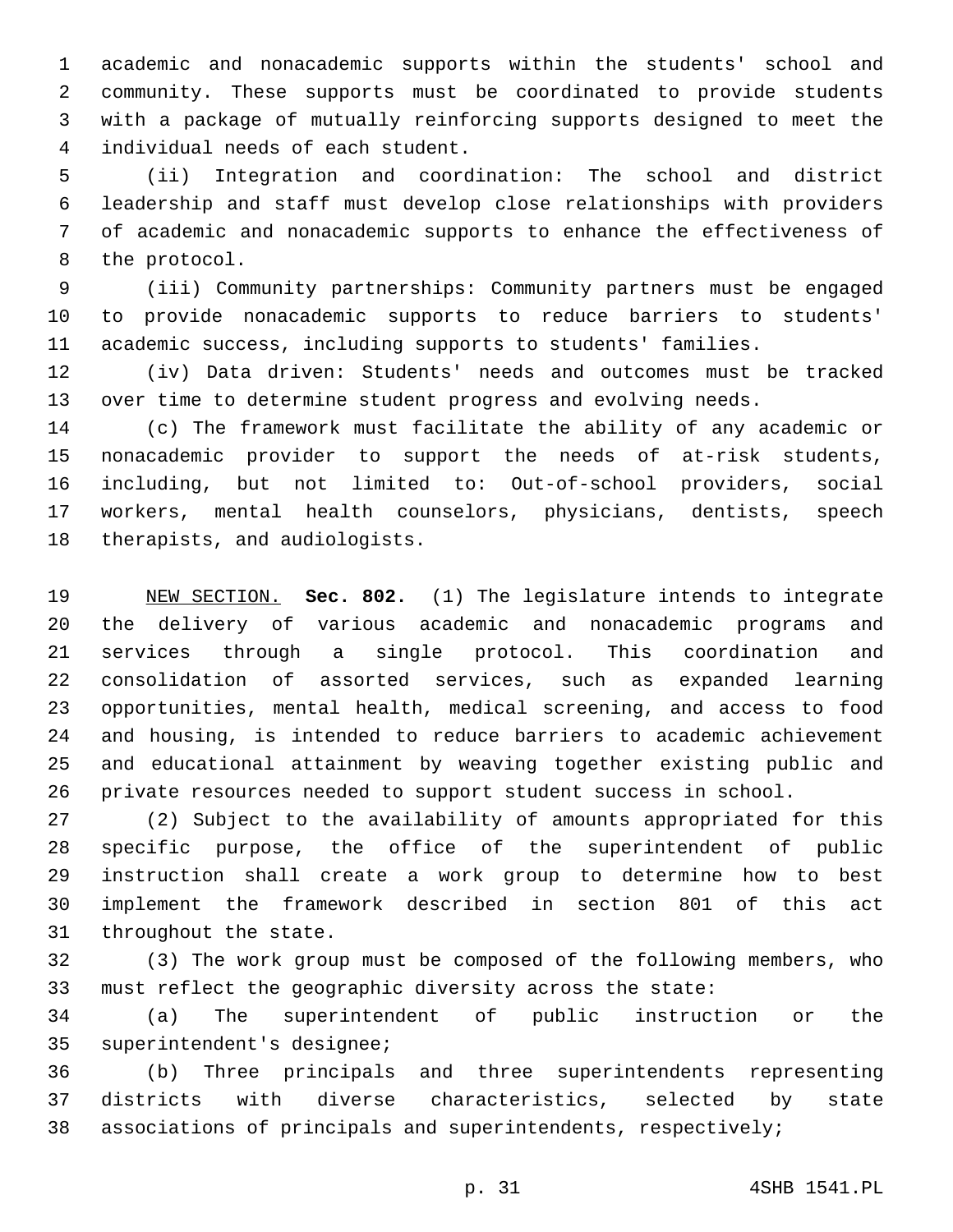(c) A representative from a statewide organization specializing 2 in out-of-school learning;

 (d) A representative from an organization with expertise in the 4 needs of homeless students;

 (e) A school counselor from an elementary school, a middle school, and a high school, selected by a state association of school 7 counselors;

 (f) A representative of an organization that is an expert on a 9 multitiered system of supports; and

 (g) A representative from a career and technical student 11 organization.

 (4) The superintendent of public instruction shall consult and may contract for services with a national nonpartisan, nonprofit research center that has provided data and analyses to improve policies and programs serving children and youth for over thirty-five 16 years.

 (5) The work group must submit to the appropriate committees of the legislature a report recommending policies that need to be adopted or revised to implement the framework described in section 801 of this act throughout the state by October 1, 2017. The work group must submit a preliminary report by October 1, 2016, and a 22 final report by October 1, 2017.

23 (6) This section expires August 1, 2018.

 **Sec. 803.** RCW 28A.165.035 and 2013 2nd sp.s. c 18 s 203 are each 25 amended to read as follows:

 (1) ((Beginning in the 2015-16 school year, expenditure of funds from the learning assistance program must be consistent with the provisions of RCW 28A.655.235.

 $(2)$ )) Use of best practices that have been demonstrated through research to be associated with increased student achievement magnifies the opportunities for student success. To the extent they are included as a best practice or strategy in one of the state menus or an approved alternative under this section or RCW 28A.655.235, the following are services and activities that may be supported by the 35 learning assistance program:

(a) Extended learning time opportunities occurring:

37 (i) Before or after the regular school day;

- 38 (ii) On Saturday; and
- 39 (iii) Beyond the regular school year;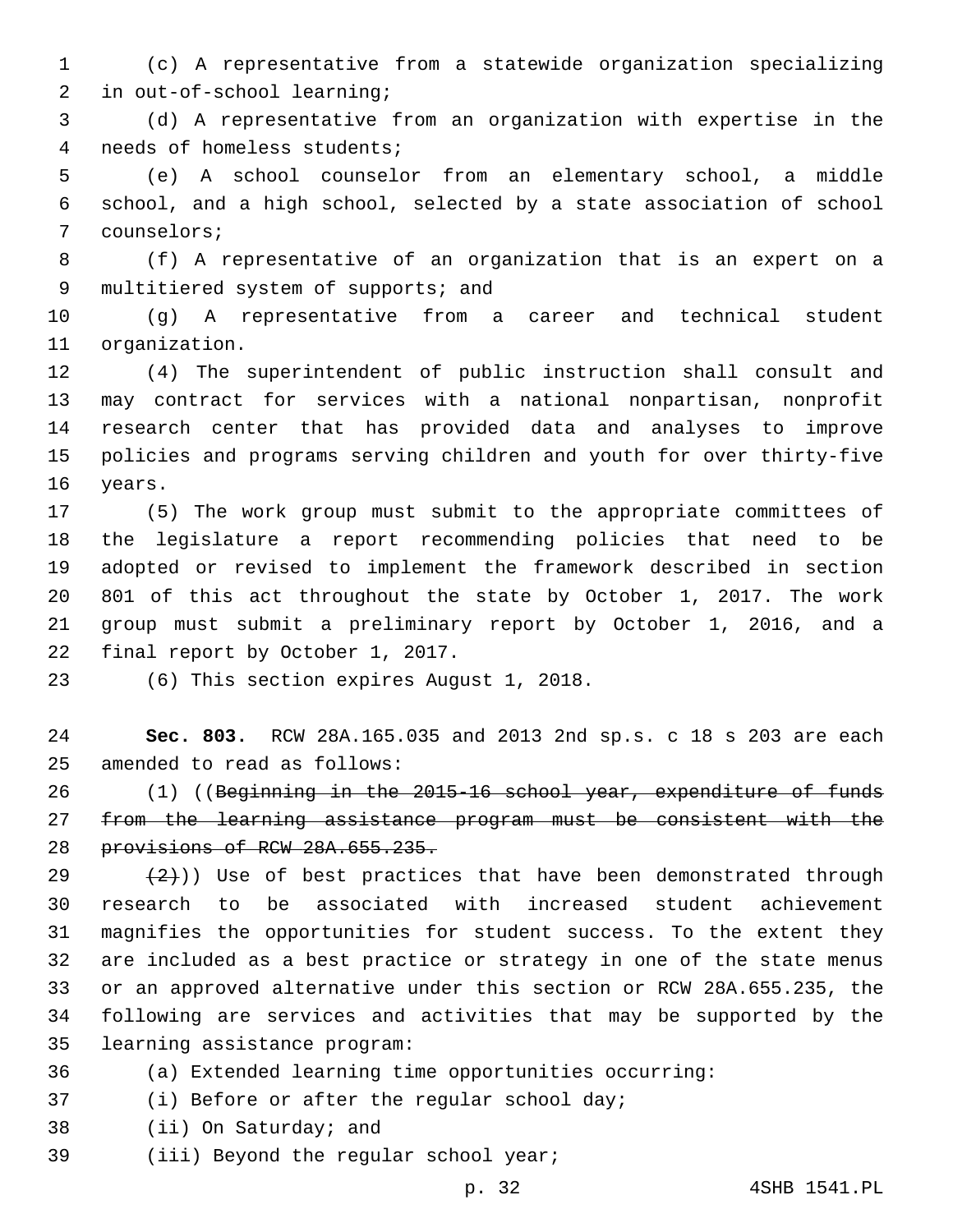(b) Services under RCW 28A.320.190;1

 (c) Professional development for certificated and classified 3 staff that focuses on:

(i) The needs of a diverse student population;4

 (ii) Specific literacy and mathematics content and instructional 6 strategies; and

 (iii) The use of student work to guide effective instruction and 8 appropriate assistance;

 (d) Consultant teachers to assist in implementing effective instructional practices by teachers serving participating students;

(e) Tutoring support for participating students;

 (f) Outreach activities and support for parents of participating students, including employing parent and family engagement 14 coordinators; and

 (g) Up to five percent of a district's learning assistance program allocation may be used for development of partnerships with community-based organizations, educational service districts, and other local agencies to deliver academic and nonacademic supports to participating students who are significantly at risk of not being successful in school to reduce barriers to learning, increase student 21 engagement, and enhance students' readiness to learn. The ((office of 22 the superintendent of public instruction)) school board must approve 23 in an open meeting any community-based organization or local agency 24 before learning assistance funds may be expended.

 ( $(\frac{43}{})$ )  $(2)$  In addition to the state menu developed under RCW 28A.655.235, the office of the superintendent of public instruction shall convene a panel of experts, including the Washington state institute for public policy, to develop additional state menus of best practices and strategies for use in the learning assistance program to assist struggling students at all grade levels in English language arts and mathematics and reduce disruptive behaviors in the classroom. The office of the superintendent of public instruction shall publish the state menus by July 1, 2015, and update the state 34 menus by each July 1st thereafter.

 $(1+4)$ )  $(3)(a)$  Beginning in the 2016-17 school year, except as provided in (b) of this subsection, school districts must use a practice or strategy that is on a state menu developed under 38 subsection  $((+3))$   $(2)$  of this section or RCW 28A.655.235.

 (b) Beginning in the 2016-17 school year, school districts may use a practice or strategy that is not on a state menu developed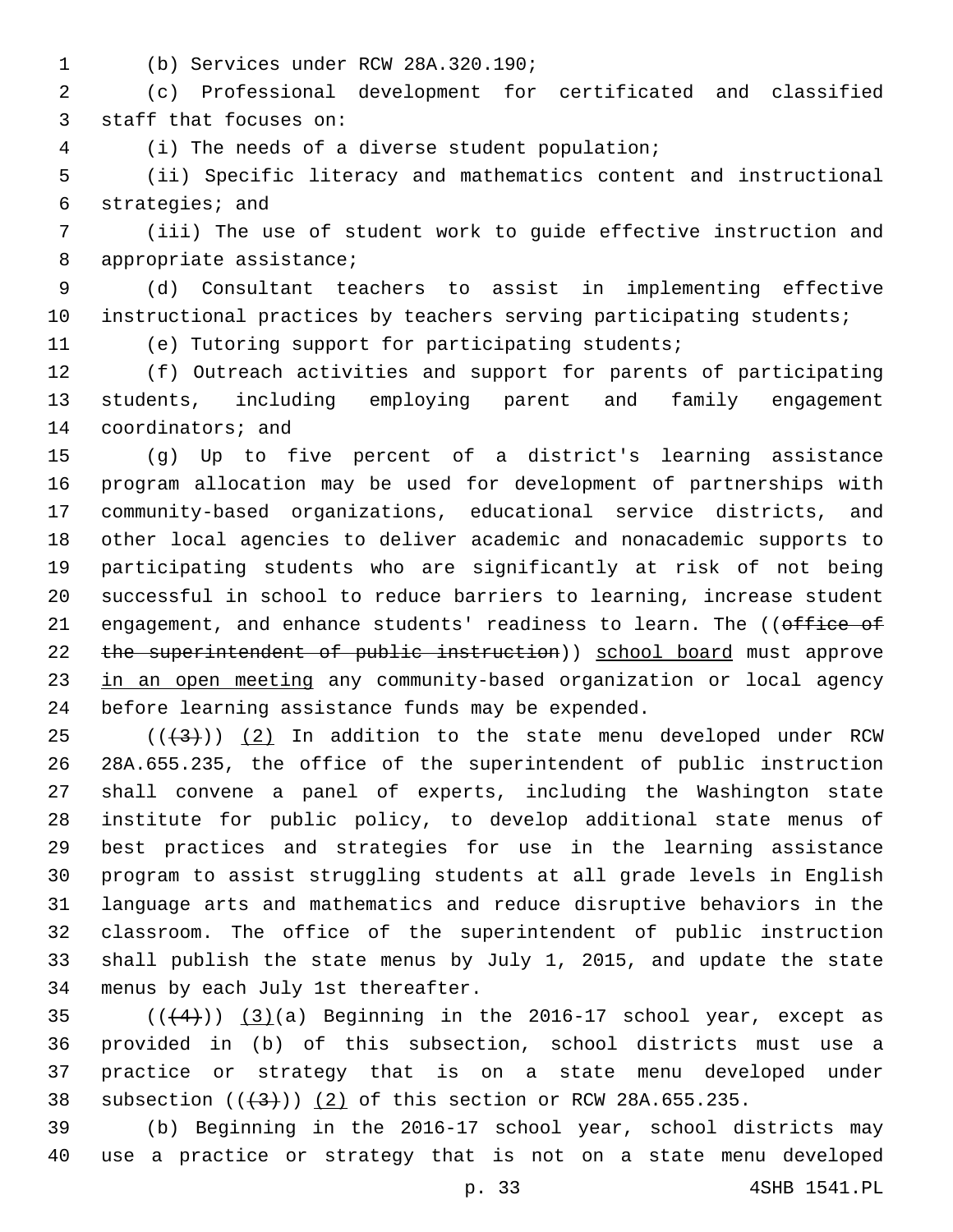1 under subsection  $((+3+))$  (2) of this section for two school years initially. If the district is able to demonstrate improved outcomes for participating students over the previous two school years at a level commensurate with the best practices and strategies on the state menu, the office of the superintendent of public instruction shall approve use of the alternative practice or strategy by the district for one additional school year. Subsequent annual approval by the superintendent of public instruction to use the alternative practice or strategy is dependent on the district continuing to demonstrate increased improved outcomes for participating students.

 (c) Beginning in the 2016-17 school year, school districts may enter cooperative agreements with state agencies, local governments, or school districts for administrative or operational costs needed to provide services in accordance with the state menus developed under 15 this section and RCW 28A.655.235.

16  $((+5+))$   $(4)$  School districts are encouraged to implement best practices and strategies from the state menus developed under this section and RCW 28A.655.235 before the use is required.

 **Sec. 804.** RCW 28A.300.130 and 2009 c 578 s 6 are each amended to read as follows:20

 (1) To facilitate access to information and materials on educational improvement and research, the superintendent of public 23 instruction, ((to the extent funds are appropriated)) subject to the availability of amounts appropriated for this specific purpose, shall establish the center for the improvement of student learning. The center shall work in conjunction with parents, educational service districts, institutions of higher education, and education, parent, 28 community, and business organizations.

29 (2) The center, ((to the extent funds are appropriated for this purpose)) subject to the availability of amounts appropriated for 31 this specific purpose, and in conjunction with other staff in the office of the superintendent of public instruction, shall:

 (a) Serve as a clearinghouse for information regarding successful educational improvement and parental involvement programs in schools and districts, and information about efforts within institutions of higher education in the state to support educational improvement 37 initiatives in Washington schools and districts;

 (b) Provide best practices research that can be used to help schools develop and implement: Programs and practices to improve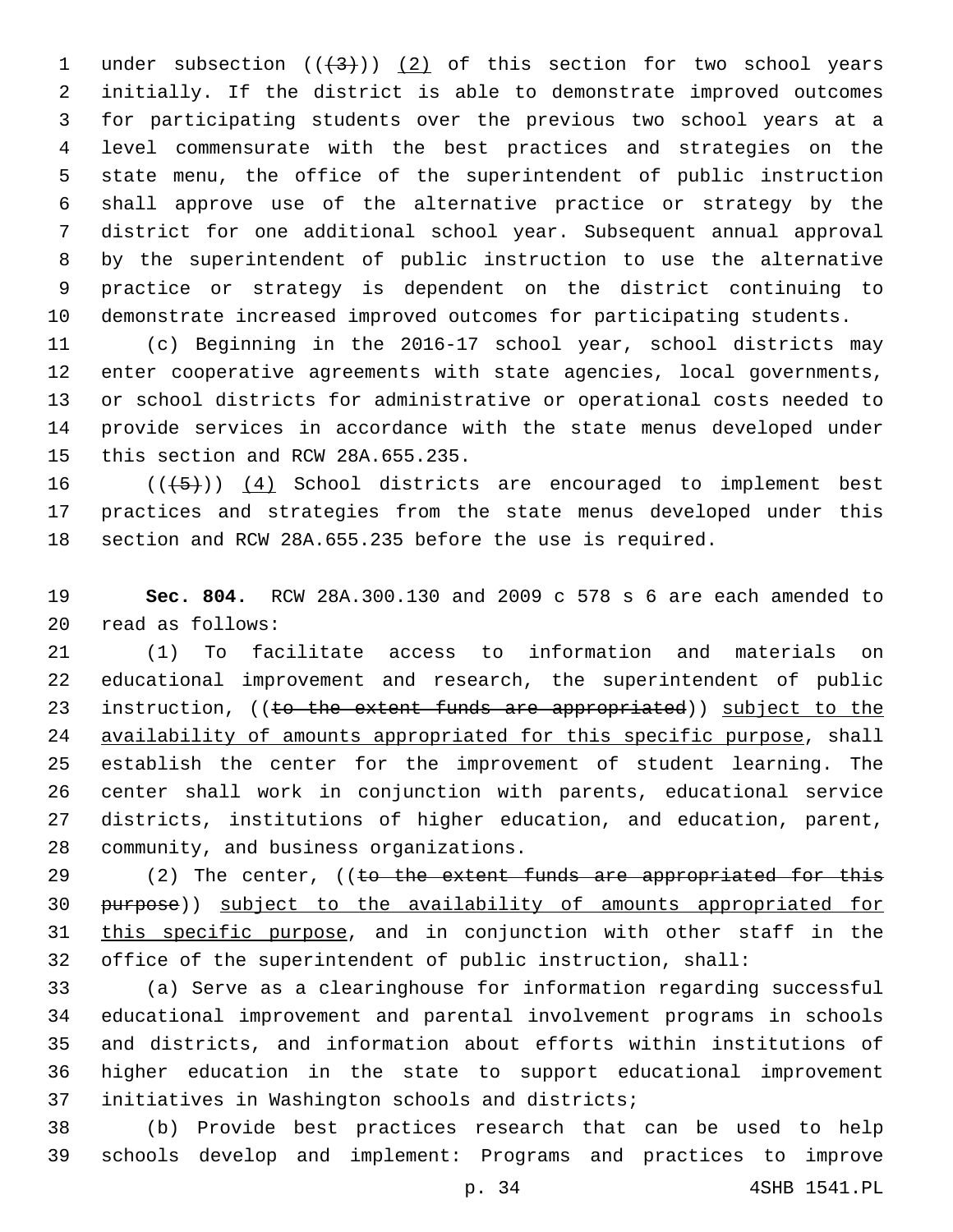instruction; systems to analyze student assessment data, with an emphasis on systems that will combine the use of state and local data to monitor the academic progress of each and every student in the school district; comprehensive, school-wide improvement plans; school-based shared decision-making models; programs to promote lifelong learning and community involvement in education; school-to- work transition programs; programs to meet the needs of highly capable students; programs and practices to meet the needs of students with disabilities; programs and practices to meet the diverse needs of students based on gender, racial, ethnic, economic, and special needs status; research, information, and technology systems; and other programs and practices that will assist educators in helping students learn the essential academic learning 14 requirements;

 (c) Develop and maintain an internet web site to increase the 16 availability of information, research, and other materials;

 (d) Work with appropriate organizations to inform teachers, district and school administrators, and school directors about the waivers available and the broadened school board powers under RCW 28A.320.015;20

 (e) Provide training and consultation services, including 22 conducting regional summer institutes;

 (f) Identify strategies for improving the success rates of ethnic and racial student groups and students with disabilities, with 25 disproportionate academic achievement;

 (g) Work with parents, teachers, and school districts in establishing a model absentee notification procedure that will properly notify parents when their student has not attended a class or has missed a school day. The office of the superintendent of public instruction shall consider various types of communication with 31 parents including, but not limited to, ((electronic mail)) email, 32 phone, and postal mail; and

 (h) Perform other functions consistent with the purpose of the center as prescribed in subsection (1) of this section.

 (3) The superintendent of public instruction shall select and 36 employ a director for the center.

 (4) The superintendent may enter into contracts with individuals or organizations including but not limited to: School districts; educational service districts; educational organizations; teachers; higher education faculty; institutions of higher education; state

p. 35 4SHB 1541.PL